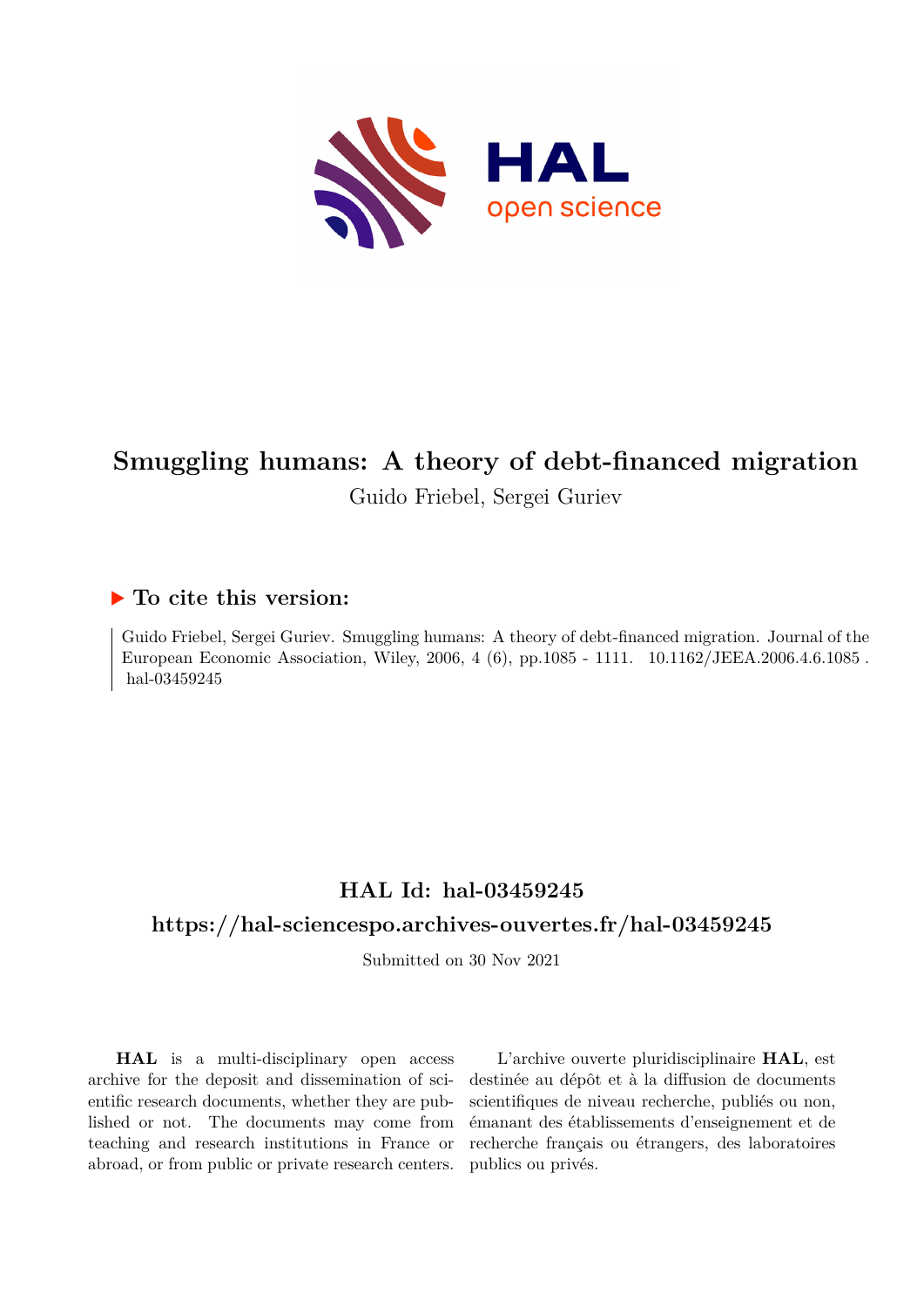# **SMUGGLING HUMANS: A THEORY OF DEBT-FINANCED MIGRATION**

**Guido Friebel** IDEI and EHESS, Toulouse **Sergei Guriev** New Economic School and CEFIR, Moscow

#### **Abstract**

We introduce financial constraints in a theoretical analysis of illegal immigration. Intermediaries finance the migration costs of wealth-constrained migrants, who enter temporary servitude contracts to repay the debt. These debt/labor contracts are easier to enforce in the illegal than in the legal sector of the host country. Hence, when moving from the illegal to the legal sector becomes more costly—for instance, because of stricter deportation policies—fewer immigrants default on debt. This reduces the risks for intermediaries, who are then more willing to finance illegal migration. Stricter deportation policies may thus, ex ante, increase rather than decrease the flow of illegal migrants. Furthermore, stricter deportation policies worsen the skill composition of immigrants. While stricter border controls decrease overall immigration, they may result in an increase of debt-financed migration. We also show that there are complementarities between employer sanctions and deportation policies. We use available evidence to check the empirical consistency of the theory. (JEL: J61, K42, O17)

#### **1. Introduction**

Illegal migration is a problem of growing scale and importance. The most conservative estimates (Skeldon 2000) amount to a worldwide stock of irregular migrants exceeding 10 million. The International Organization for Migration reports that

E-mail addresses: Friebel: friebel@cict.fr; Guriev: sguriev@NES.RU

*Journal of the European Economic Association* December 2006 4(6):1085–1111 © 2006 by the European Economic Association

"zwu005060386" — 2006/10/20 — page  $1085 - #1$ 

Acknowledgments: We thank for helpful comments: Xavier Vives (the editor) and two referees, Lee Alston, Milo Bianchi, Bruno Biais, Francois Bourguignon, Sergei Braguinsky, Deborah Cobb-Clark, Giulia Faggio, Francesco Fasani, Catherine de Fontenay, Randy Filer, Scott Gelbach, Avner Greif, Stepan Jurajda, Winfried Koeniger, Maike Lentner, David Li, Alice Mésnard, Ted Miguel, Gérard Roland, Konstantin Sonin, Ekaterina Zhuravskaya, colleagues at CEFIR, IDEI, NES, and Princeton, seminar participants at UC Berkeley, CERGE-EI (Prague), DELTA (Paris), University of Maryland, Melbourne Business School, University of Toulouse, WZB (Berlin), and conference participants at the Annual CEPR/WDI Conference on Transition Economics 2002 (Riga), the Annual EEA Meeting 2002 (Venice), the 2002 Meeting of the International Society for New Institutional Economics (Cambridge, MA), the 10th Anniversary Conference of NES (Moscow) 2002, and the Annual Migration Meeting of IZA (Bonn) 2004. The paper was awarded the First Place Medal for Outstanding Research on Conflict, Security, and Migration, Global Development Network, 2005. We gratefully acknowledge the generous support of SITE and the hospitality of Princeton University. Friebel is affiliated with CEPR and IZA and Guriev with CEPR. All errors are ours.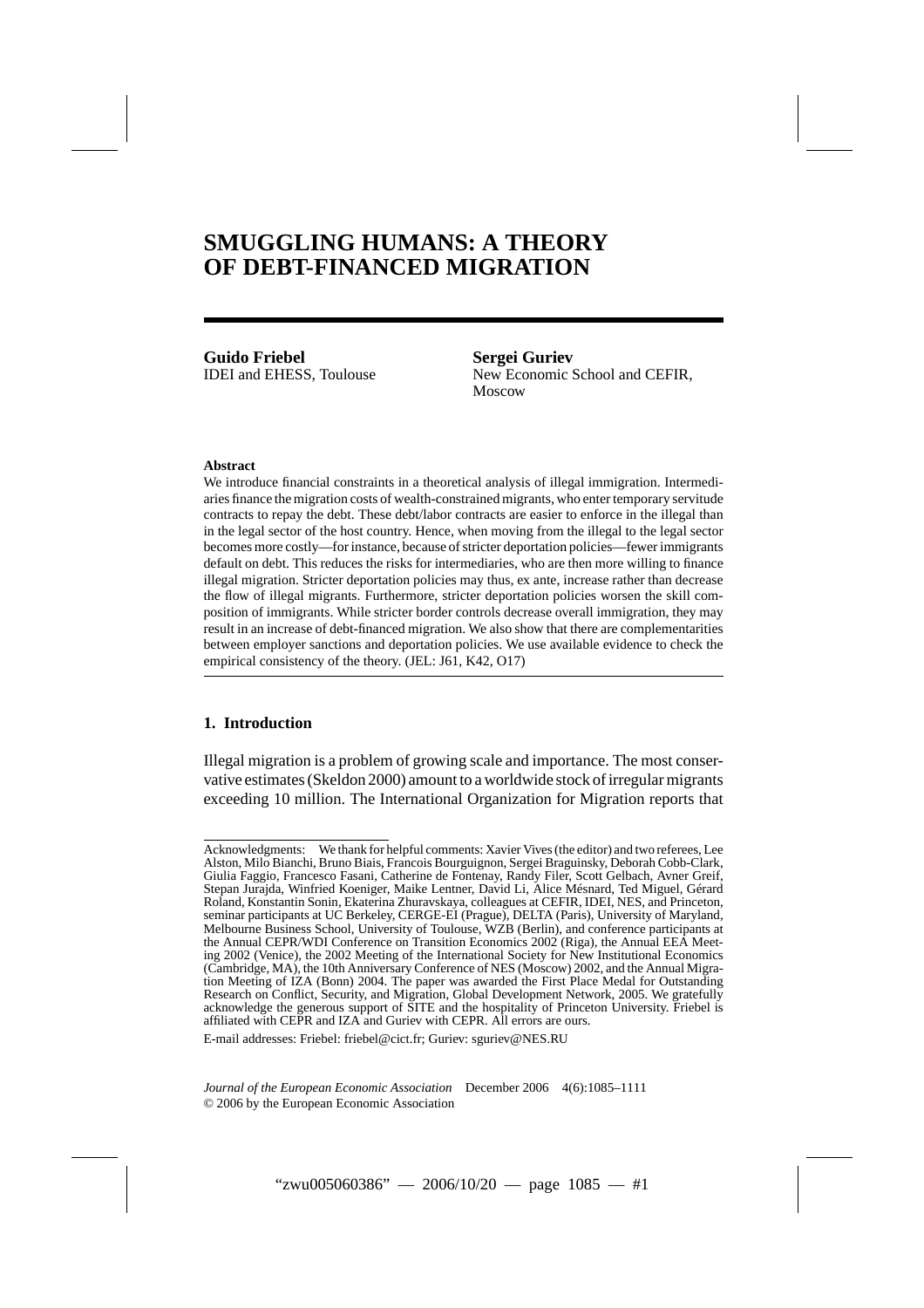#### 1086 Journal of the European Economic Association

half of all new entrants into developed economies are illegal (IOM 2003). According to the United Kingdom Home Department, 75% of illegal migrants use the expensive services of smugglers (see IOM 2003, p. 63). Migrants and their families often cannot self-finance costs that commonly reach several tens of thousands of US dollars. Hence, migrants indebt themselves. Smugglers and other intermediaries finance the costs of undocumented entry, and the debt repayment is taken out of migrants' wages in sweatshops and restaurants that are related to these intermediaries (Chin 1999; IOM 2000).

Owing to its multi-billion US-dollar size (Kyle and Koslowski 2001) and its inhumane nature, human smuggling causes much concern in public opinion. Given increasing international wage differentials, unstable political circumstances, and the importance of financial constraints in most source countries of migration, the demand for human smuggling services may rise further. It is therefore important to consider the interactions between wealth-constrained migrants and intermediaries in an economic theory of illegal migration. To the best of our knowledge, our paper is the first attempt to carry out such analysis.

There are three types of policies against illegal immigration: (i) border controls; (ii) deportation and legalization policies; and (iii) work-site inspections, raids, and sanctions against employers of illegal immigrants. In our basic theory, we focus on the first two policies, and study the third type of policies in an extended model (Section 7). In Ethier's (1986) model on illegal migration and other papers building on his work, all these policies have similar, negative effects on illegal immigration. The effect of border controls in our framework is similar to the literature, but the effect of stricter deportation policies differs substantially. In our model, stricter deportation policies increase rather than decrease the flow of illegal migrants. We also show that they worsen the skill composition of immigrants.

We derive these results in a simple model of financial contracting between wealth-constrained migrants and intermediaries. The model is motivated by and based on the sociological evidence about the relationship between intermediaries and immigrants, which we summarize in Section 2. We lay out the model in Section 3 and analyze it in Section 4. In the model, there is a source country from which workers may wish to migrate to earn higher wages in the host country. In the host country there are an illegal and a legal sector. Migration costs must be paid up front, but many potential migrants do not have enough cash. Wealthy intermediaries/smugglers can provide migrants with funds. If the migrant has no collateral, there is only one way to make the debt contract between intermediary and migrant enforceable. The migrant commits himself to work exclusively for the intermediary in the source country until the debt is paid back. We will refer to these contracts as "debt/labor contracts."

Debt/labor contracts collide with labor law. As long as a migrant is employed in the illegal sector, the debtholders can enforce the contract through coercion.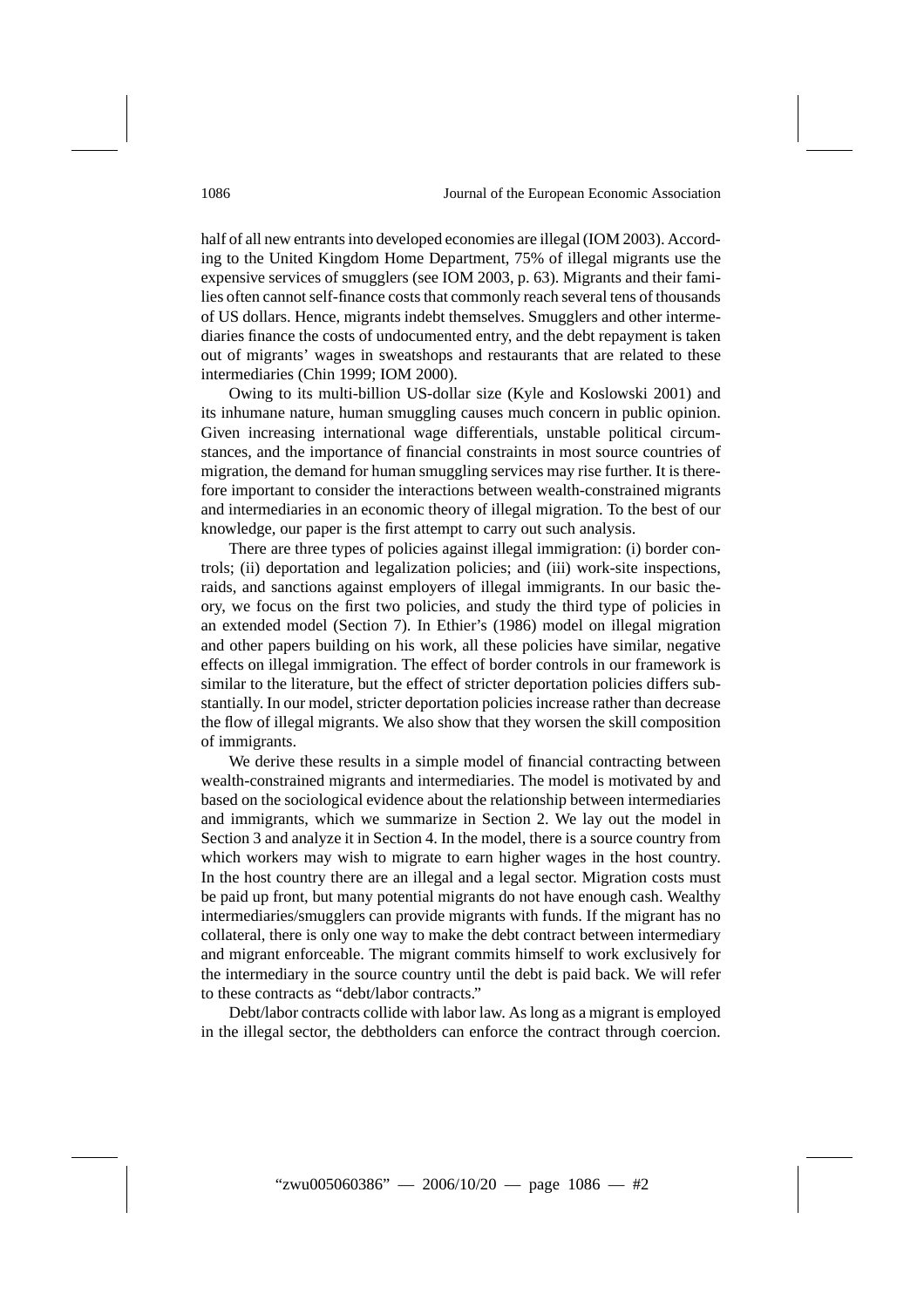This is more difficult when a migrant is legalized, because in the legal sector of the economy the migrant receives some protection from the host country's legal system. Thus, migrants who move successfully to the legal sector can default on their debt payment. However, there are costs associated with moving: In the legal sector, migrants become visible to law enforcement agencies. This exposes them to higher risks of being deported to the source country. When deportation policies become stricter, migrants are hence less likely to try moving to the legal sector and there are, then, fewer defaults on debt repayments. This implies that financing migrants becomes more rewarding for intermediaries and, hence, that the flow of migrants financed by debt/labor contracts increases. At the same time, the net present value of migration for wealthier self-financed migrants decreases, which reduces their inflow. The net effect on total migration flows is ambiguous, but migrant skill composition deteriorates unambiguously, given the strong positive correlations between wealth and skills in developing countries (Piketty 2000).

Our results hold under the following crucial assumptions. First, we presume that migrants' wealth constraints are binding. Our theory therefore applies mainly to long-haul migration, for instance from China or South Asia to the US or EU, where migration costs are too high to be paid up front. It may be less appropriate for short-haul migration, for instance, between Mexico and the US, or Albania and Italy, although even here, prices for illegal immigration appear substantial, making it more likely that migrants need external sources of finance. Second, it is more difficult to enforce the debt/labor contract when migrants have successfully moved to the legal sector of the host country. Intermediaries cannot inflict infinitely costly penalties on defaulting migrants in the legal sector. Third, we assume that the attempt to obtain legal status in the host country increases an illegal immigrant's risks of being deported. It is exactly the fear of deportation that prevents immigrants from seeking police protection against illegal debt collectors.

Finally, our model assumes rational behavior of migrants and intermediaries and that nobody is forced or tricked to enter a debt/labor contract. We do not look at involuntary slavery, which is an important problem, but is mostly unrelated to international migration (Bales 2000). We also distinguish voluntary debt/labor contracts under more or less perfect information from human trafficking, which involves manipulation of information and kidnapping or coercion.

There is a growing theoretical literature that investigates the effects of host country policies on illegal immigration. Ethier (1986) introduced a theoretical framework in which governments optimally use a mix of external and internal enforcement mechanisms, in particular, employer sanctions, to combat illegal immigration. Recent papers have extended this framework to study the dynamic issues of illegal immigration control. Epstein, Hilmann, and Weiss (1999) look at the problem of migrants who enter legally and subsequently move into the illegal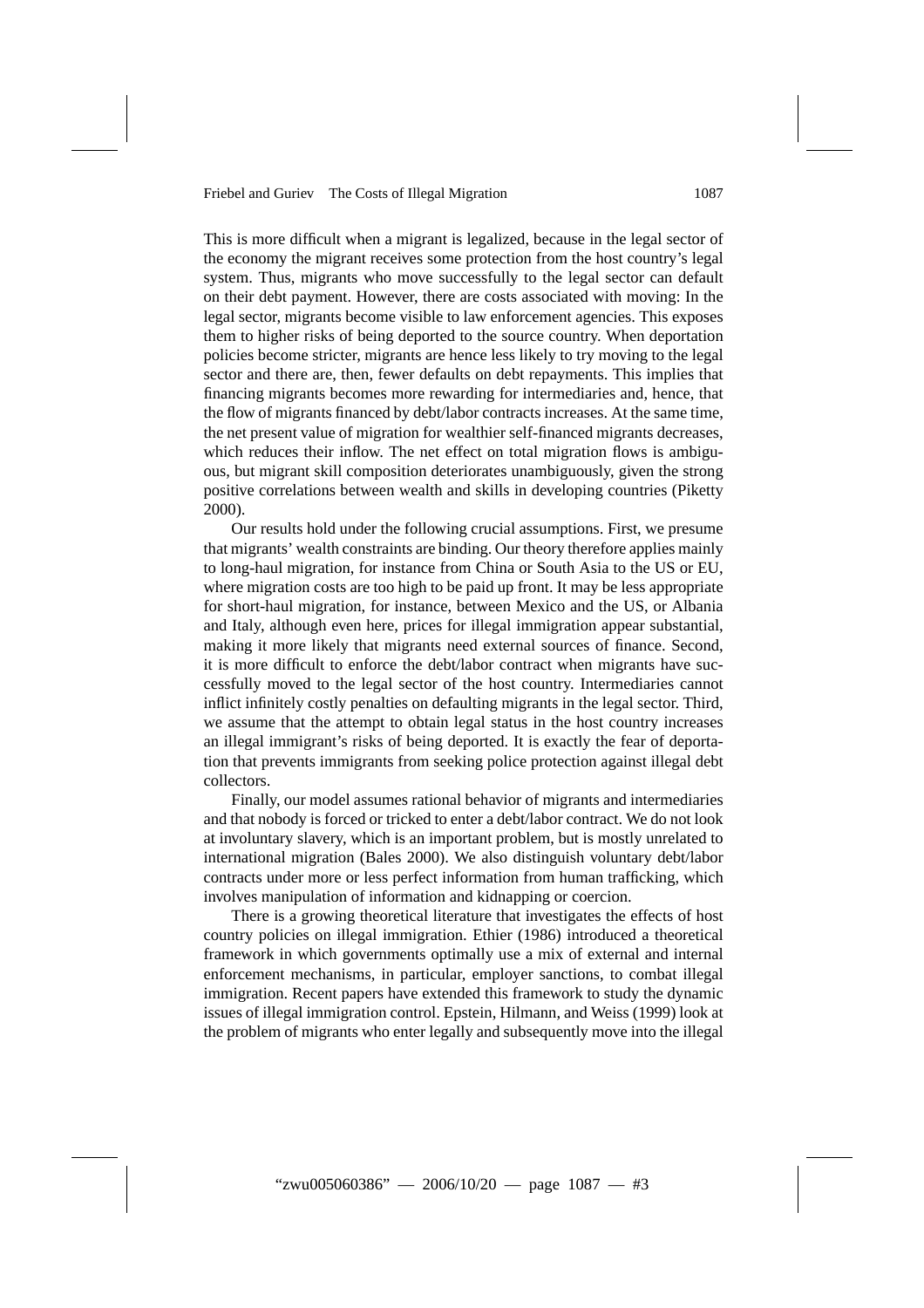sector in order to avoid deportation. Chau (2001) argues that amnesties for illegal immigrants can help deal with issues of time inconsistency of employer sanctions. Epstein and Weiss (2001) investigate the strategic interaction of immigrants and host countries and the optimal design of amnesties. Djajic (1999) argues that stricter immigration control may be counterproductive as migrants may move into new sectors and new areas, where new migration networks may form.

Our paper also builds on the model of Ethier (1986), but we do not look at the dynamic aspects of immigration control. Rather, our contribution is to elaborate the consequences of wealth-constraints and the interaction between migrants and intermediaries in a theory of illegal migration. The model shows that under these circumstances, stricter border controls and stricter deportation policies have quite different effects on the flow and composition of illegal migrants.

In Section 5, we check the empirical consistency of the model with the scarce data available. Section 6 relaxes some of the simplifying assumptions of the model. We allow for debt collection in the legal sector of the host country and for general distribution functions of wealth and skills. This establishes the additional result that stricter border controls may result in an increase of debt-financed migration. We also sketch models of the effects of smuggler market power, of vertical separation between smugglers and employers, and of legal entry of migrants. The main results obtain under these different scenarios. In Section 7, we look at employer sanctions. We show that there can be complementarities between employer sanctions and deportation policies. Without employer sanctions, stricter deportation promotes debt-financed migration and decreases self-financed migration. The total effect is hence ambigious. With intensified employer inspections and sanctions, deportation policy becomes a more effective tool for decreasing migration. In Section 8, we discuss normative considerations and how the theory applies to human trafficking. We also look at parallels from the history of migration through indentured servitude to the British colonies in the 17th and 18th century. Section 9 concludes.

#### **2. Intermediaries and Migrants: Evidence**

Most of the available sociological and criminological research on debt-financed migration concerns illegal migration from China, which appears to be the most important source country for long-haul illegal migration under wealth constraints. Similar but less well researched arrangements are also reported for other source countries, for instance, the Balkans<sup>1</sup> and India (INS 1998a), and for illegal migration from Africa to Europe (Petros 2005). We here present evidence about (a) information available to potential migrants, (b) debt/labor contracts

<sup>1.</sup> See *Business Week*, "Workers in Bondage," November 27, 2000, pp. 56–67.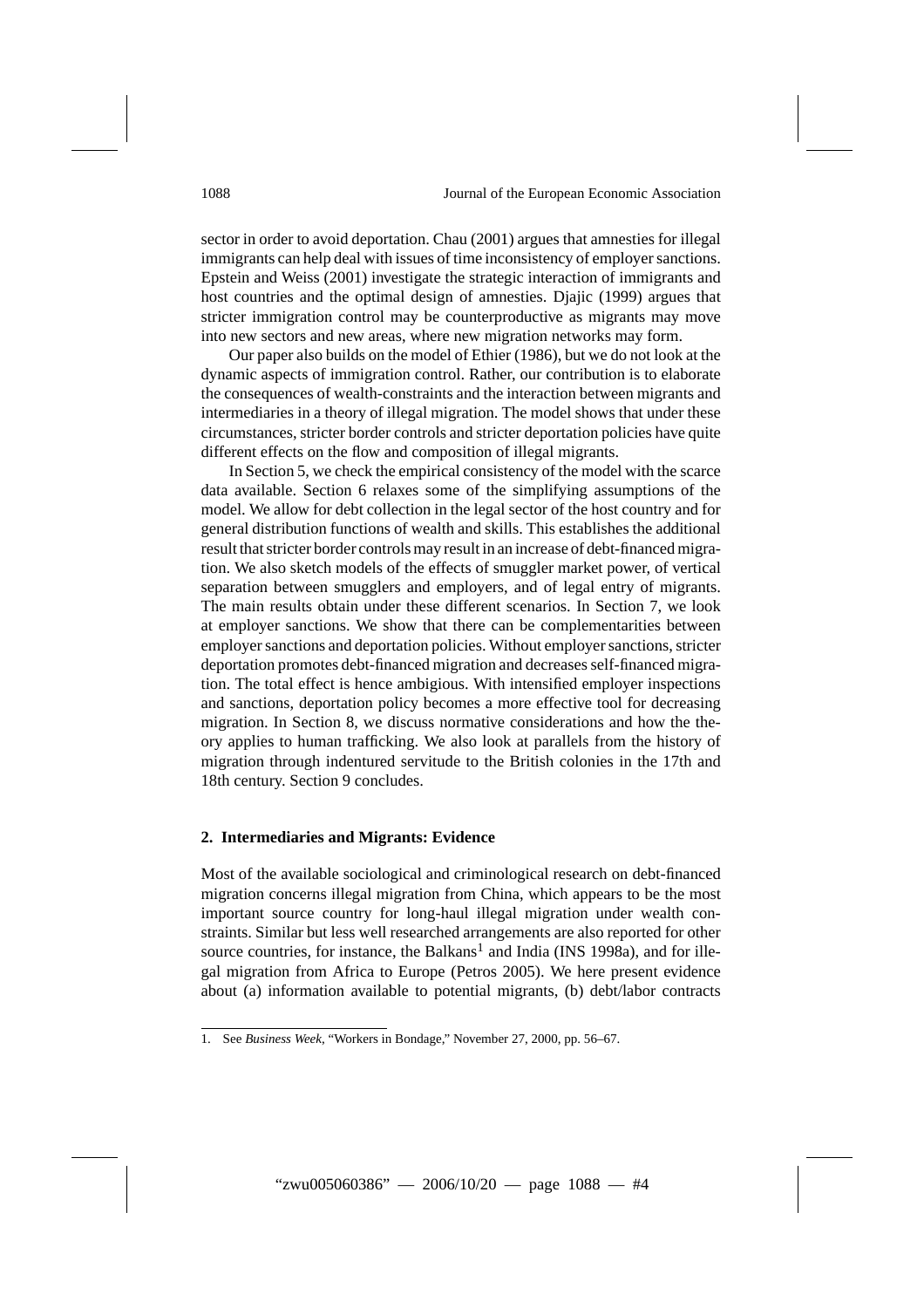between intermediaries and migrants, (c) the organization of intermediaries, and (d) repayment of debt. The facts presented below motivate the setting of the model.

*Information.* There are important and often blurred distinctions between human trafficking and smuggling (see Laczko 2002; Salt 2000). The availability of information is crucial. Young women and children are sometimes tricked or forced into prostitution, but it appears that most migrants know quite well what to expect (Skeldon 2000). This concerns not only the costs and nonmonetary risks involved with illegal migration, but also the initially poor living conditions in host countries. Chin and Zhang (2002) show that most Chinese migrants come from the same few provinces. They benefit from the information of relatives and friends who have migrated before. Some pieces of information may be lacking, but this can only be a transitory phenomenon. O'Rourke and Williamson (1999) document that even 19th-century migrants were well informed about their prospects, at a time when information traveled by boat. There is little reason to believe that in the presence of information and telecommunication technologies informational frictions would persist for long.

*Debt/labor Contract.* Costs of migration are high, and only a few wealthy individuals or families can afford to self-finance migration. For instance, China–US smuggling fees reached \$35,000 in the mid-1990s and continued to rise to \$40– 50,000 since then (Chin 1999; Kwong 1997, 2001; INS 1998b).<sup>2</sup> The fees for passage from China to Europe, or from India to the US are lower but still above  $$20,000.<sup>3</sup>$  It is interesting that within the same route (e.g., Fujian–New York) fees do not seem to vary substantially across individuals.

A survey of 300 illegal Chinese immigrants from Fujian Province shows that 90% had to borrow to pay the fee (Chin 1999). However, many potential migrants have access to intermediaries who arrange air, sea, or ground transport, provide forged documents, and assist in entering the country of destination. Longhaul migration is organized (Schloenhardt 1999) in rather similar ways whether migrants come from China, Russia (Finckenauer 2001), or Asia.<sup>4</sup> The migrant may or may not pay a down payment of up to 20% of the total fee. Smuggler networks arrange the transfer to the host country, by sea, land, or air transport. They also help to enter the host country. Upon arrival, the migrant is usually kept in a "safe house" or sweatshop until the debt has been paid back to the smuggler or related businesses. The migrant thus provides his labor as collateral to the smuggler or its business partners until the debt is paid back.

<sup>2.</sup> See also *New York Times*, "Immigrant Smugglers, Too, Can Need a Lawyer's Help," September 23, 2000.

<sup>3.</sup> See INS (1998a); *Business Week*, "Workers in Bondage," November 27, 2000, pp. 56–67, and *New York Times*, "Chinese Town's Main Export: Its Young Men," June 26, 2000.

<sup>4.</sup> See INS (1998a); *Business Week*, "Workers in Bondage," November 27, 2000, pp. 56–67.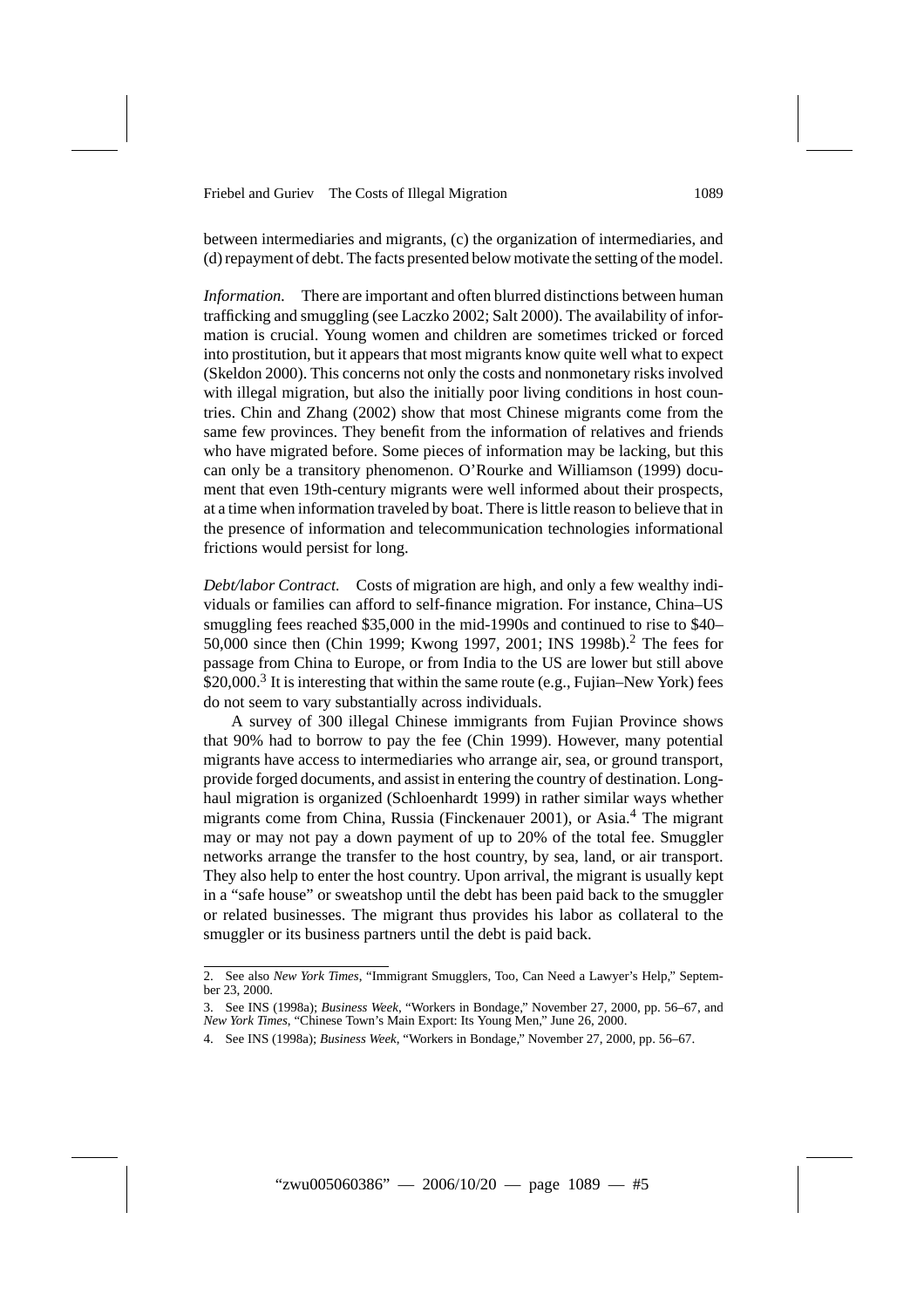## 1090 Journal of the European Economic Association

*Organization of Intermediaries.* There is agreement that the supply side of the market for illegal migration consists of an oligopoly of well-organized and profitable networks of intermediaries (INS 1998b; Schloenhardt 1999). Smugglers often reinvest the returns into the smuggling business (Chin and Zhang 2002), which indicates that they have long-term horizons. Reputational concerns appear to keep smugglers and their partners from treating migrants too badly or from extending their temporary servitude unduly. In particular, workers are usually set free after the debt has been paid back (Chin 1999). Otherwise, new migrants would barely enter contractual relationships with smugglers.

Intermediaries are not always integrated; smugglers may provide finance, but sweatshops are often independent customers of the networks' services. We know rather little about contractual imperfections between smugglers and employers. Furthermore, the degree of vertical integration is not important for our main argument. Hence, the model builds on the assumption that intermediaries are integrated. In Section 6.4 we briefly look at the vertical structure of intermediaries.

*Repayment of Debt.* Sometimes, relatives of the migrant pay the debt, but usually the migrant works in businesses associated with the intermediary he used, and the debt is paid back from his wage. In the case of Fujian Chinese, repayment takes between half a year and four years with an average of 26 months (Chin 1999, p. 119). Much of the illegal migration business appears to follow the spirit of the debt/labor contract quite closely.

# **3. The Model**

There are two risk-neutral players, *M* and *I* . A potential migrant *M* ("he," occasionally also called "the worker") lives in the source country and wishes to migrate to the host country, which does not permit legal entry. Thus, *M* needs the services of a smuggler or intermediary *I* ("it"). The migrant is wealth-constrained, while the intermediary has unlimited access to credit at zero cost. Government policies are modeled in terms of comparative statics.

Below we posit two assumptions that are crucial for our theory. Their role is further discussed and they are relaxed in Sections 6 and Section 7.

Assumption 1. Moving from the illegal to the legal sector of the host country exposes illegal migrants to higher risks of being deported.

In the basic model, we will assume that the risk of being detected is zero as long as the migrant stays in the illegal sector. (This makes sense in the absence of systematic employer checks. In Section 7, we do consider the effect of employer inspections.) But, when moving out of the illegal sector, a migrant becomes more visible for public enforcement agencies, especially if he wants to obtain a legal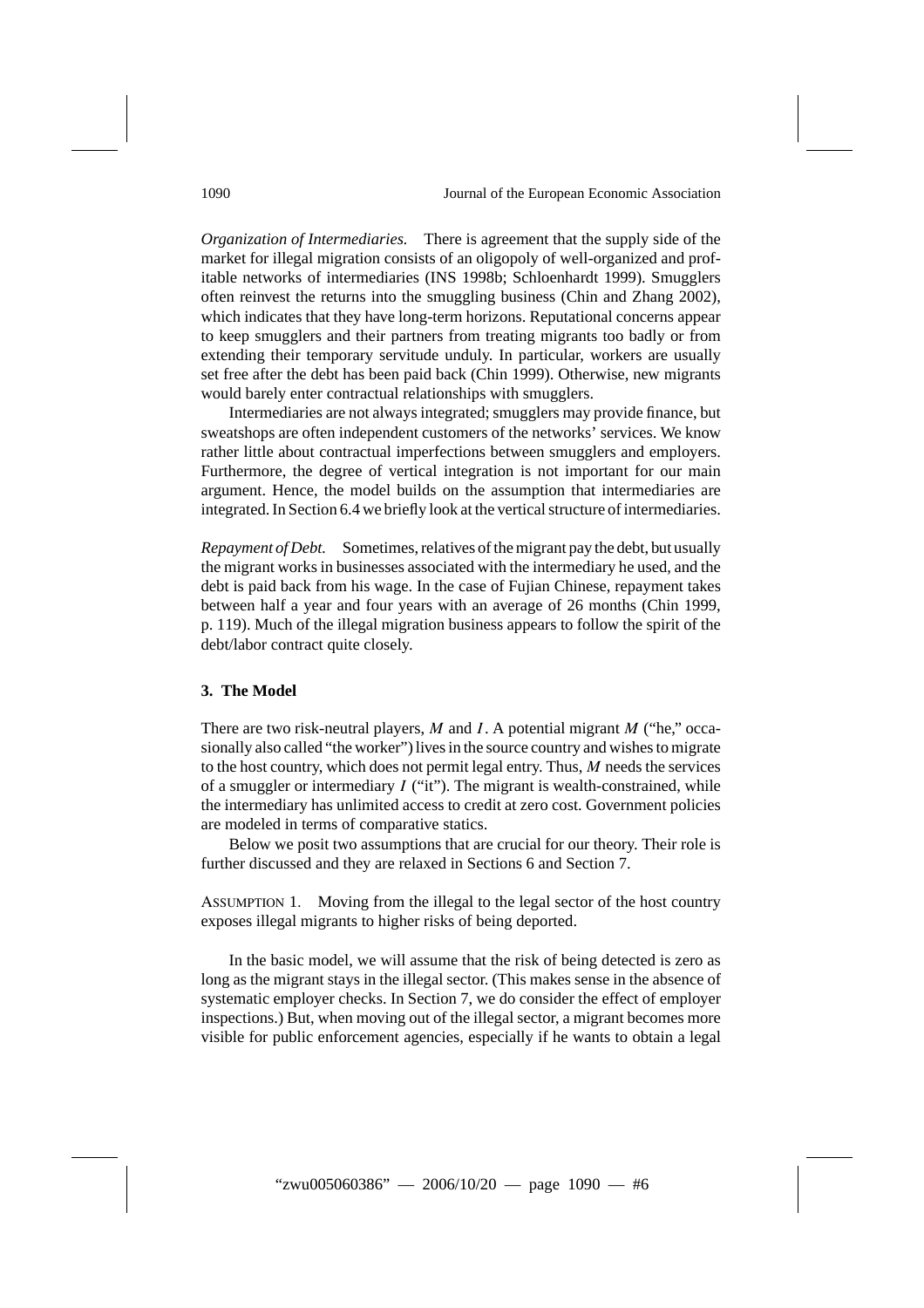job, and protection from smugglers. This exposes him to a higher risk of being arrested and deported.

ASSUMPTION 2. It is more difficult to enforce the debt/labor contract when migrants have obtained legal status.

This assumption states that being legalized, migrants receive some protection against coercion and that intermediaries cannot inflict infinitely harsh punishments on defaulting migrants. In the basic model, we assume for simplicity that there is perfect enforcement of the debt/labor contract in the illegal sector whereas in the legal sector  $M$  is perfectly protected from coercion by  $I$ . In Section 6, we show that the results continue to hold when allowing for (imperfect) debt collection in the legal sector.

# *3.1. Timing and Migration Contract*

The parties maximize their respective payoffs  $U^M$  (migrant) and  $U^I$  (intermediary), over two periods. Without loss of generality, the time discount is zero. Figure 1 shows the timing.

At the beginning of the first period, *M* makes *I* a take-it-or-leave-it offer.<sup>5</sup> The contract specifies that *I* pays the costs of taking *M* to the illegal sector of



<sup>5.</sup> This implies that the market for smugglers is competitive, a simplifying assumption that is not important for the results. Section 6 allows for smugglers to have market power, which does not change the main results. Notice also that the anecdotal evidence presented in Section 2 suggests that there is competition between smugglers: fees depend on routes (the longer/difficult routes are more expensive). Also, for any given route, there seems to be no price discrimination across migrants, although this may be due to asymmetric information between smugglers and migrants, an effect that we do not model.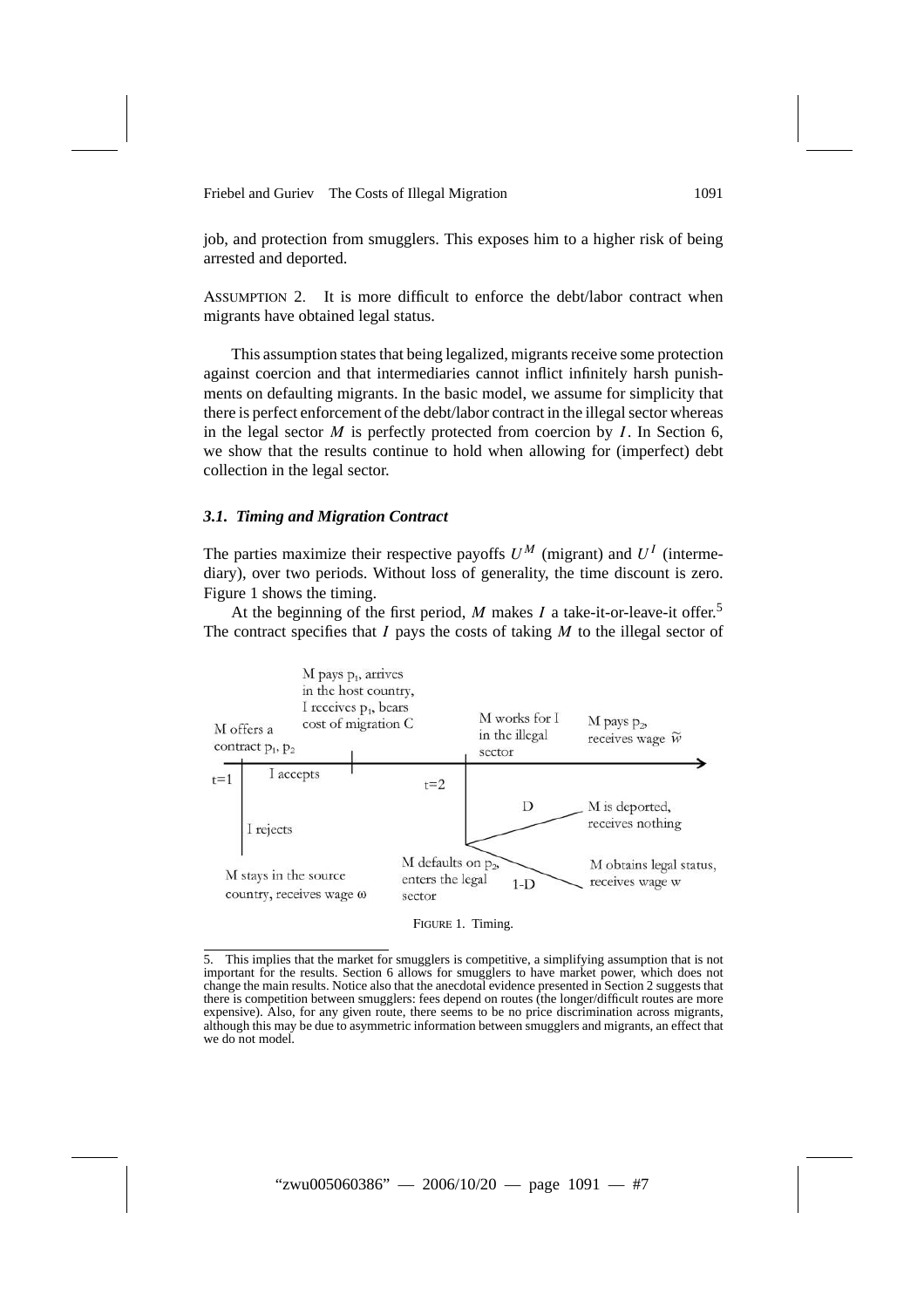the host country and that *M* is supposed to make a down payment  $p_1$  that is not exceeding the migrant's initial wealth  $a$ , and a payment  $p_2$  in the second period. The migrant owns no collateral other than his labor. Hence, the contract stipulates that until  $p_2$  is paid, *I* or its business partners<sup>6</sup> own the revenue of *M*'s work. This contract puts *M* in a situation of temporary, voluntary servitude. The intermediary either accepts or rejects the offer. If *I* rejects and *M* stays (index "s") in the source country, the payoffs are:

$$
U_s^M = a + \omega,
$$
  

$$
U_s^I = 0.
$$

Here,  $\omega$  is *M*'s wage in the source country. If *I* accepts the offer, *M* migrates. Migration involves costs of entry into the host country *C* that are borne by *I* . These costs *C* are the first policy variable of the model: Stricter border controls increase *C*. During the second period, *M* either stays in the illegal sector working for *I* or tries to enter the legal sector. In the illegal sector of the host country, *I* appropriates the product of *M*'s work up to  $p_2$ ; *M* receives the residual. The total payoff of *M* when staying in the illegal sector (index "i") is thus

$$
U_i^M = a - p_1 + \tilde{w} - p_2,
$$

where  $\tilde{w}$  is the *M*'s wage in the illegal sector. The payoff of *I* is

$$
U_i^I = p_1 + p_2 - C.
$$

If *M* tries to receive legal status, there are benefits and costs. When the move is successful, *M*'s wage increases from  $\tilde{w}$  to *w*. As the legal system protects him against coercion by *I* , *M* then reneges on the payment of *p*2. On the cost side, *M* increases his risk of deportation. We normalize the deportation risk in the illegal sector to nil, and label *D* the deportation risk when applying for legal status. Probability *D* is the second policy variable of the model. Stricter deportation policies increase *D*.

If *M* applies for legal status, his payoff is as follows (indices "l" if *M* receives legal status, "d" if he is deported to the source country):

$$
U^M = U_l^M \equiv a - p_1 + w,
$$
 with probability  $1 - D$ ,  
\n
$$
U^M = U_d^M \equiv a - p_1,
$$
 with probability *D*.

If *M* becomes a legal resident, he defaults on his debt and receives his full legal wage. If deported, *M* receives  $a - p_1$ : He cannot pay  $p_2$  and does not receive any

<sup>6.</sup> It does not matter whether or not the intermediary is integrated with sweatshops. The migrant's debt and hence his workforce can be "sold" or "rented" to a business partner. This is modeled in Section 6.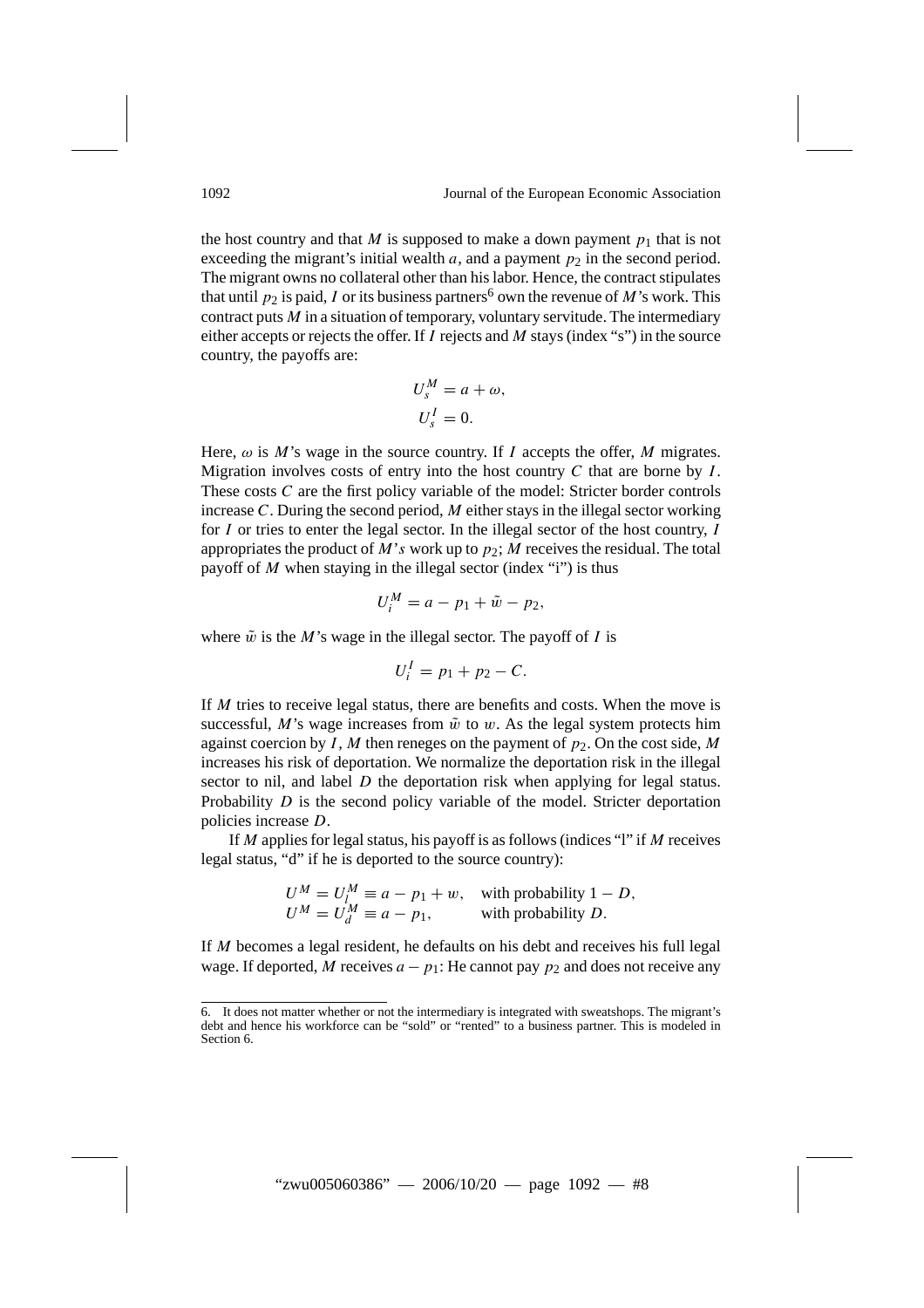labor income. For the sake of simplicity, we assume that migration and deportation take up all *M*'s time so he forgoes the home country wage  $\omega$ . One could also consider a model where *M* would still be able to earn some wage at home upon deportation; the results would not change qualitatively.

The respective payoffs for *I* are

$$
U_l^I = U_d^I = p_1 - C,
$$

because whenever *M* attempts to move to the legal sector, *I* does not receive  $p_2$ , whereas, at this stage, the cost of immigration *C* has already been sunk.

# *3.2. Assumptions on Wealth and Returns to Skills*

Here we make some simplifying assumptions. There are only two types of migrants—high- and low-skilled—and skill levels are public knowledge. We assume the simplest possible returns to skills:

$$
\omega = \begin{cases} \omega^H, & \text{if } a \ge C \\ \omega^L, & \text{if } a < C \end{cases}, \quad \omega^H > \omega^L,
$$

and

$$
w = \begin{cases} w^H, & \text{if } a \ge C \\ w^L, & \text{if } a < C \end{cases}, \quad w^H > w^L.
$$

Wealth and skills are perfectly correlated. If *M* has  $a > C$  ( $a < C$ ) cash, he has high (low) skills—that is, high-skilled workers have enough cash to finance their migration, whereas low-skilled workers do not. Also, workers who are high- (low-) skilled in one country, are high- (low-) skilled in the other country as well. In Section 5, we show that our results hold qualitatively under relaxed assumptions about wealth/skill correlations.

We further assume that in the illegal sector of the host country, the skill premium is nil. That is,  $\tilde{w}$  does not depend on whether  $\omega = \omega^H$  or  $\omega = \omega^L$ . More generally, one can assume that the sensitivity of wage with respect to skills is larger in the legal sector than in the illegal sector. This leads qualitatively to the same results. The assumption reflects the fact that irrespective of their skills, illegal workers usually work in low-skilled jobs, for instance, in the garment industry or restaurants (Kwong 2001). By definition, illegal jobs are in such sectors because large and capital-intensive firms cannot operate illegally.

"zwu005060386" — 2006/10/20 — page  $1093 - 49$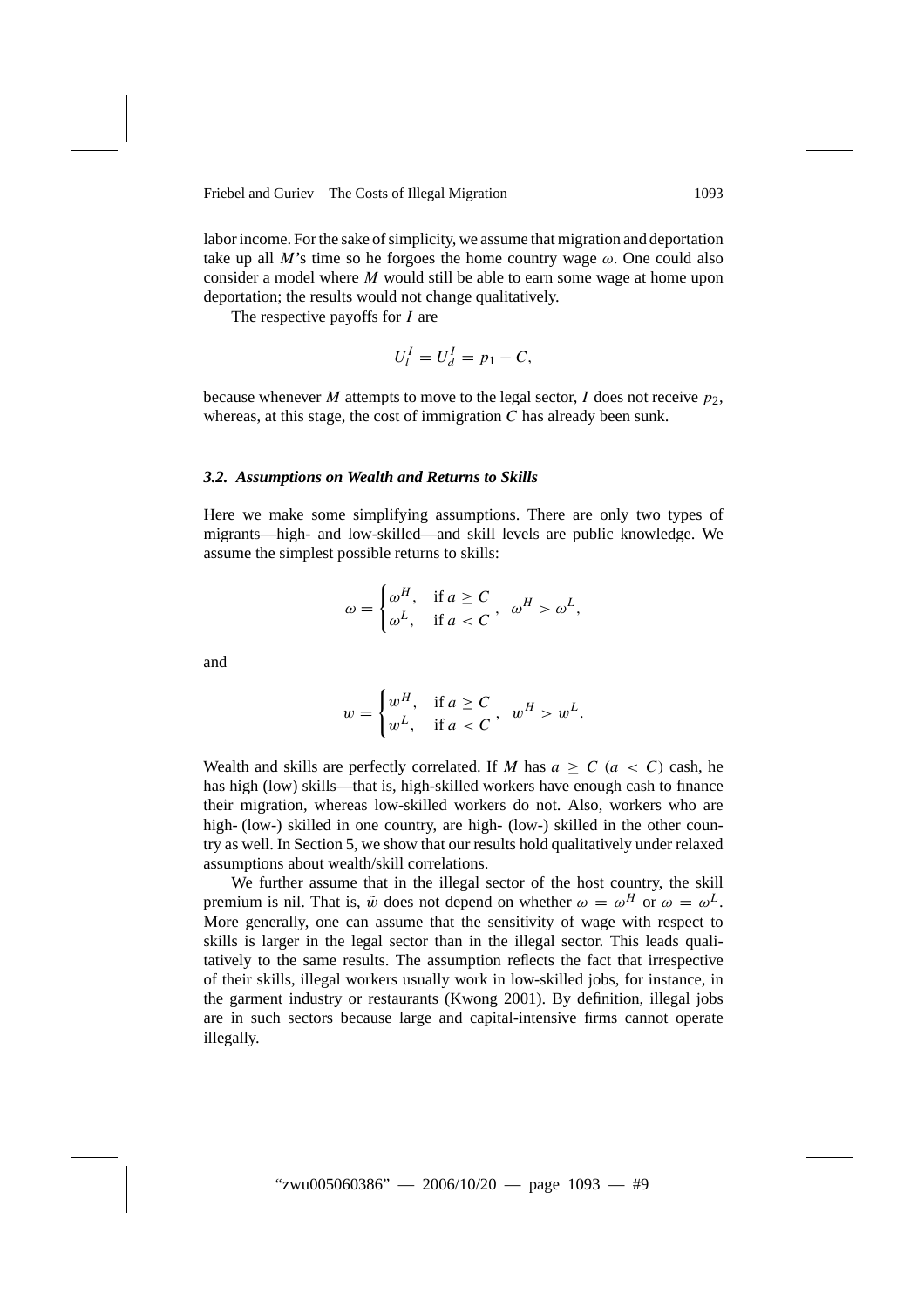#### **4. Equilibrium Migration and Policy Effects**

As a benchmark, we first look at the case in which there is no intermediary. Here *M* must pay the cost of migration up front, that is, the contract space degenerates to  $p_1 = C$  and  $p_2 = 0$ . Under our assumptions, a low-skilled *M* ( $a < C$ ) cannot migrate because the liquidity constraint is binding. Furthermore, if

$$
\tilde{w} - C < \omega^H,\tag{1}
$$

high-skilled workers  $(a > C)$  are not interested in migrating to stay in the illegal sector. In what follows we assume for simplicity that condition (1) holds. To check whether high-skilled workers migrate in order to try attaining legal status, we compare  $(1 - D)U_l^M + DU_d^M$  with  $U_s^M$ . This leads to a simple condition: Migration only occurs if

$$
(1 - D)w^H > \omega^H + C. \tag{2}
$$

The left-hand side represents the expected wage in the legal sector (with probability *D*, *M* is deported home), and the right-hand side is a skilled worker's payoff when staying in the source country. Summarizing, in this benchmark, only the wealthier individuals migrate, and the policy effects are as expected. When *D* or *C* increase, migration occurs for a narrower set of parameters  $a, \tilde{w}, w^i$ . We look now at the equilibrium with intermediaries and obtain the first proposition.

PROPOSITION 1. Assume that condition (1) holds (i.e., the high-skilled work*ers are not interested in migrating and remaining in the illegal sector). Then, equilibrium is as follows:*

(1) *Low-skilled workers (a < C) migrate if and only if*

$$
a \ge C - (\tilde{w} - (1 - D)w^L). \tag{3}
$$

*The migrant does not attempt to move to the legal sector. The contract stipulates*  $p_1$ ,  $p_2$  *such that*  $p_1 \le a$ ,  $p_2 \ge 0$  *and*  $p_1 + p_2 = C$ *.* 

- (2) *High-skilled workers* ( $a \ge C$ ) *migrate if and only if (2) holds, and subsequently try to attain legal status. The contract stipulates*  $p_1 = C$  *and*  $p_2 = 0$ .
- (3) *No other migration occurs.*

To derive Proposition 1, consider first the migrant's choice. He decides whether or not to migrate and whether or not to try moving from the illegal to the legal sector subsequently. We thus look at *M*'s payoffs for the three outcomes:

- (i) stay in the source country,  $U_s^M = a + \omega$ ;
- (ii) migrate and work in the illegal sector,  $U_i^M = a p_1 + \tilde{w} p_2$ ;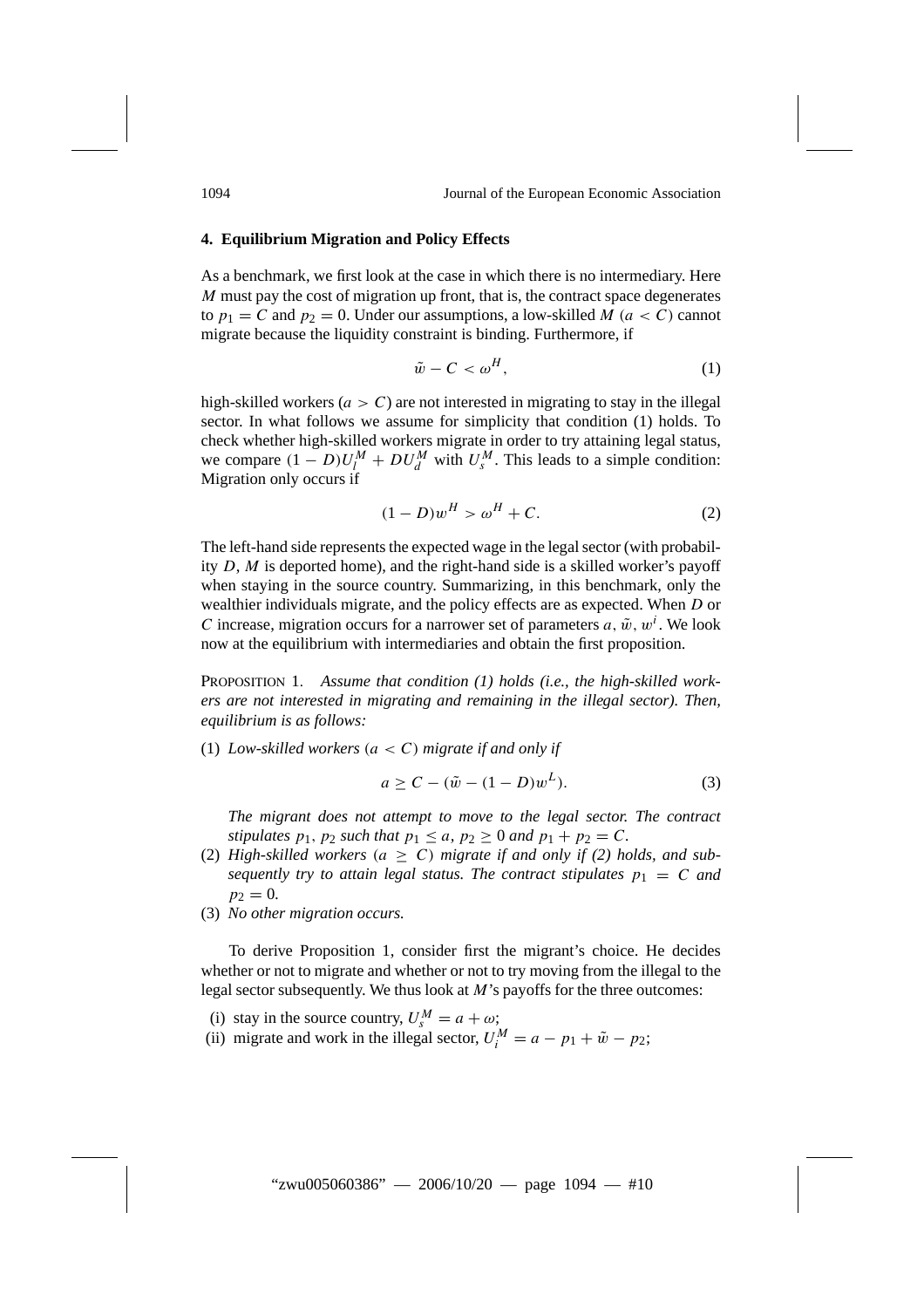(iii) migrate and apply for legal status,  $(1 - D)U_l^M + DU_d^M = a - p_1 +$  $(1 - D)w$ .

The migrant maximizes his payoff subject to satisfying *I* 's individual rationality constraint (IR), that is, the expected payoff of *I* at the time the contract is signed must be larger or equal zero. For high-skilled migrants this does not cause problems. They pay *C* up front to the intermediary and subsequently try to attain legal status. To use a parallel from corporate finance, they behave like self-financed entrepreneurs, who migrate if the net present value of migration exceeds the one of staying home. The case of low-skilled workers is more complicated. They can only pay a part of the total cost up front. The intermediary is hence only willing to finance migration if the migrant does not attempt to move from the illegal to the legal sector. Put differently, the debt/labor contract is "incentive-compatible" if and only if  $\tilde{w} - p_2 \ge (1 - D)w^L$ , that is,

$$
p_2 \le \tilde{w} - (1 - D)w^L. \tag{4}
$$

Using another parallel from corporate finance, the liquidity-constrained (lowskilled) migrant behaves like a debt-financed entrepreneur. There is a risk that he defaults on his debt by trying to attain legal status. The term  $\tilde{w} - (1 - D)w^L$ represents the value of the "pledgeable income" in the debt contract between *M* and *I* . Pledgeable income (see Tirole 2001) is the maximum amount that *M* can credibly commit to pay back; therefore it is also the maximum amount that *I* is willing to lend *M*. Hence, the participation constraint of the intermediary  $U^I \geq 0$ is satisfied only if  $a + \tilde{w} - (1 - D)w^L - C \ge 0$ , which is equivalent to (3) stated in the proposition.

Consider now the effect of changes in policies *C* and *D* on immigration of high- and low-skilled workers.

Proposition 2. *Comparative statics.*

- (1) *An increase in C, that is, stricter border controls, decreases migration of low-skilled and high-skilled migrants.*
- (2) *An increase in D, that is, stricter deportation and legalization rules, (i) increases migration of low-skilled workers, and (ii) decreases migration of high-skilled workers.*

Proposition 2 entails the main policy implication. Unlike in the benchmark, stricter border enforcement and stricter deportation policies are not equivalent when wealth constraints and intermediaries are taken into account. When *C* increases, the effects on low- and high-skilled workers are similar—the value of migration decreases. But when *D* increases, the effects are different. The utility of low-skilled upon defaulting on  $p_2$  decreases. Thus the intermediary's individual rationality constraint is satisfied more often. As a result, condition (3) holds for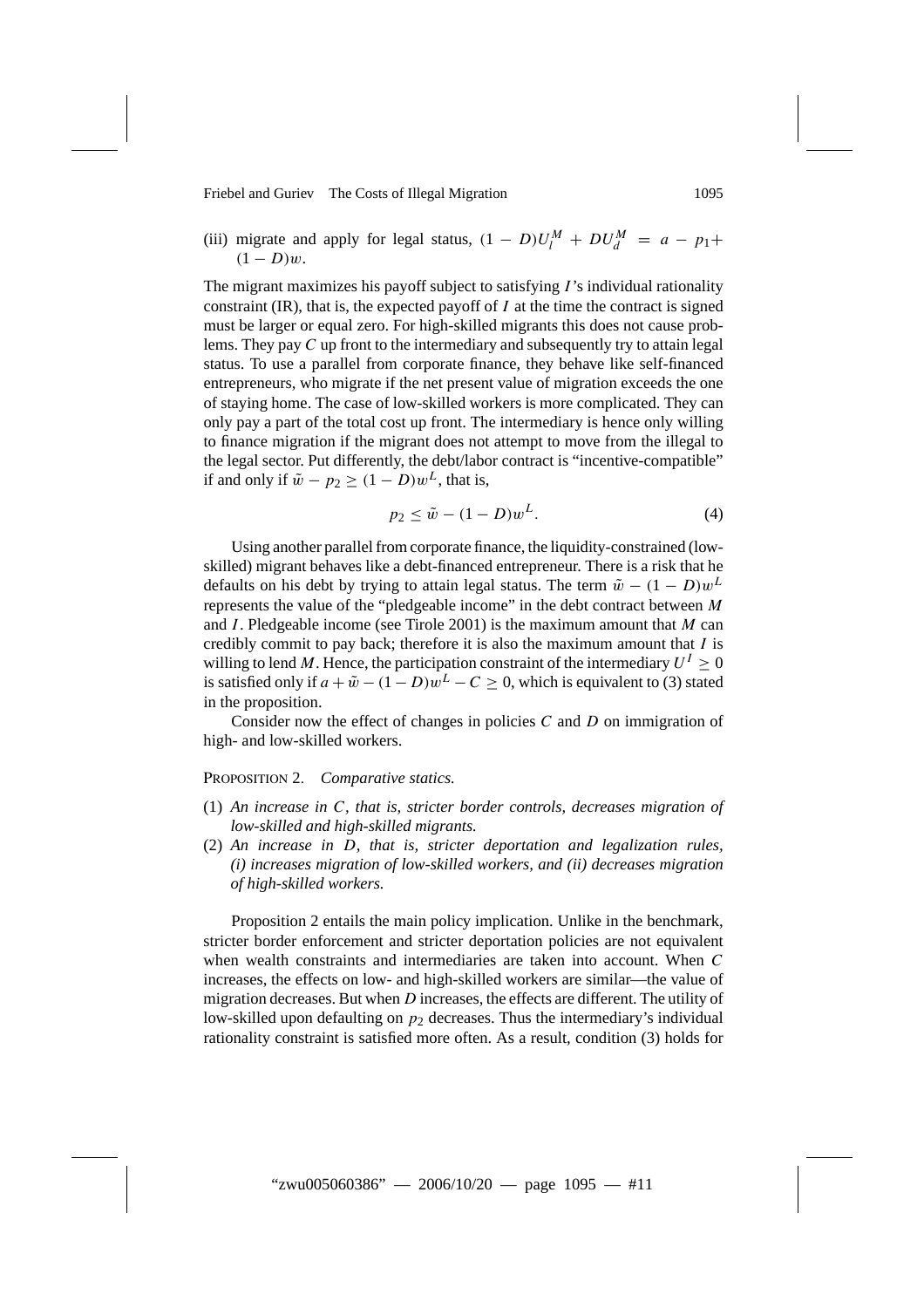a larger proportion of the low-skilled, involving that more of them can migrate. However, condition (2) holds for less of the high-skilled, that is, fewer of them migrate. Although the total effect on the flow of migrants is ambiguous, the skill composition deteriorates when *D* increases. The effect on skill composition of an increase in *C* is ambiguous, because it reduces the flow of both high- and low-skilled migrants.

# **5. Empirical Consistency**

The empirical literature on effects of policies on illegal immigration is rather limited. This is not surprising, as illegal immigration is by definition a clandestine activity and reliable data are hard to obtain. Also, policy changes do not occur in controlled environments. They are endogenous to the inflow of migrants, which makes it difficult to properly correlate changes in policies with changes in immigrant flows. It is hence not surprising that little is known about the effects of the migration policies. Hanson et al. (2002b) show that border controls deter immigration to a limited extent and that they are very costly. Donato, Durand, and Massey (1992) find that the stricter deportation rules and stricter border controls in the framework of the Immigration Reform and Control Act had no significant effect on the flow of migrants. There are a number of studies that look at the effect of legalization on migrants' earnings (for instance, Cobb-Clark and Kossoudji 2002; Rivera-Batiz 1999), but there are no studies that investigate how changes in deportation and legalization policies affect migrant flows, which is our main concern.

Although it is impossible to run regressions to test our theory, one could try to calibrate the model to quantify policy effects. However, there are a number of complications. First, we know very little about the determinants of demand for services of smugglers and intermediaries. In our model we have abstracted from the problem of estimating demand. The model is set up in partial equilibrium and assumes that workers migrate provided that the net present value of migration is positive and that they have a sufficient amount of wealth to pay the down-payment. These two conditions then identify the range of parameters in which migration is, in principle, possible and to show how this feasibility set is affected by border controls and deportation policies. These statements are theoretically precise, but to give empirical predictions we would need to know demand elasticities. Second, policies chosen by governments are endogenous to the amount of migrants, their origin, and the skill composition.

We therefore cannot generate full-fledged policy simulations, but we can use data from the US to investigate the empirical consistency of the model: First, our theory hinges on the idea that intermediaries will only deal with migrants who can be expected to respect the terms of the contract, namely, those for whom the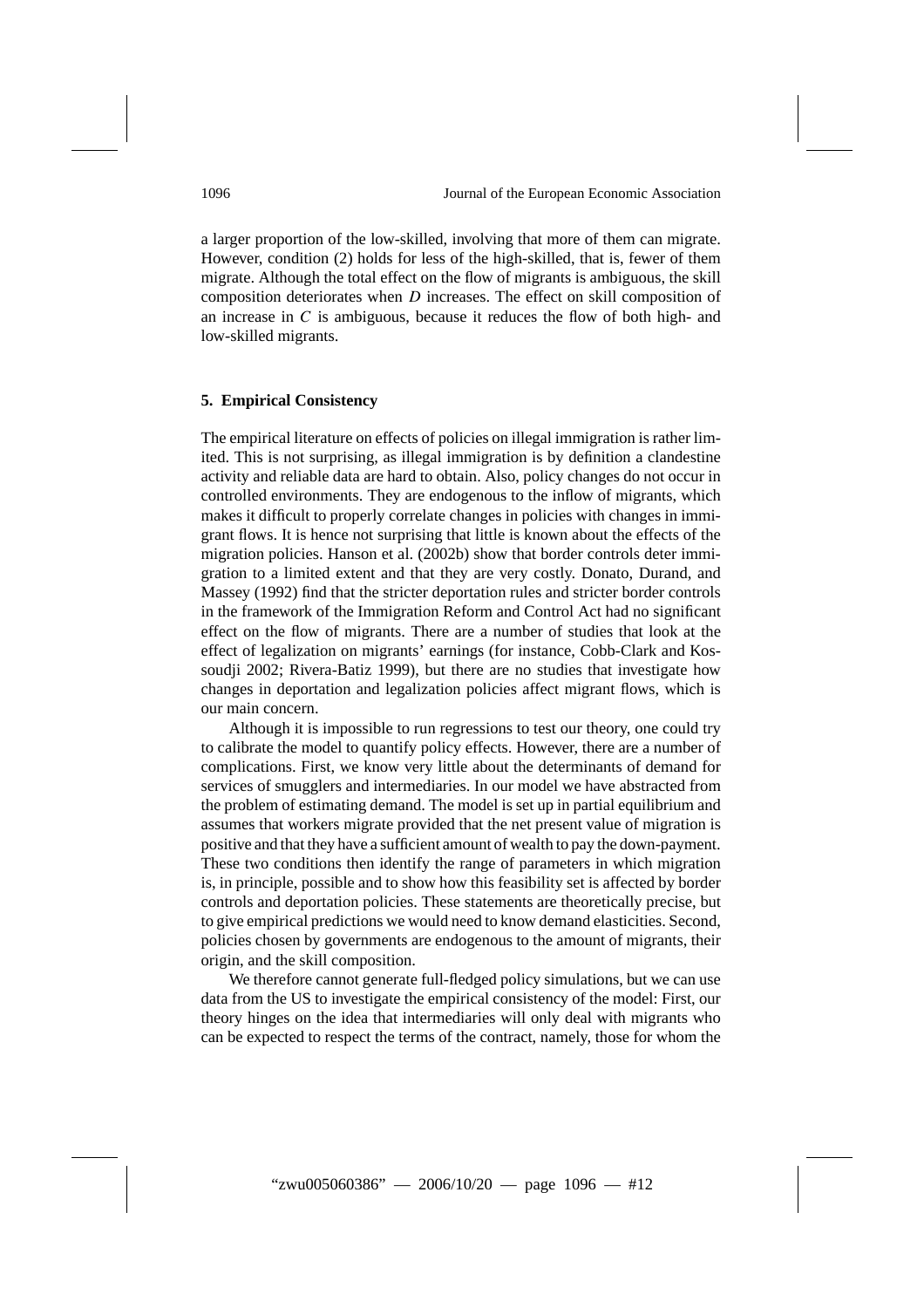contract is incentive-compatible, see (4). We can check whether this theoretical centerpiece of our model makes empirical sense. Second, our model is based on the presumption that market transparency protects migrants from exploitation by intermediaries. We investigate this as well.

For the consistency check of the migrant's IC constraint,  $(\tilde{w} - p_2) \geq (1 D)w^7$  we proceed as follows. We use various sources about the magnitude of the parameters  $(\tilde{w}, p_2, w)$  and then look at what they imply for the remaining parameter we have no estimates for: *D*, the deportation probability migrants face when attempting to become legalized. Defining  $D<sup>o</sup>$  as the smallest *D* for which the IC is satisfied, we can write  $D^{\circ} = (p_2 + w - \tilde{w})/w$ .

It is useful to first express the wage in the legal sector as  $w = (1 + l)\tilde{w}$ , that is, as the wage the migrant receives when staying in the illegal sector plus a premium *l* associated with legalization. The empirical equivalent of  $\tilde{w}$  is the net present value (NPV) of working illegally in the US. We compute the NPV by taking the average minimum wage in the US, \$6.15 per hour (US Dept of Labor 2005). This is a reasonable estimate of the average market wage of illegal migrants in industries as garment, restaurant, or other services. We assume that a migrant works 45 hours for 52 weeks per year over a period of 40 years.

For *l*, we use Cobb-Clark and Kossoudji's (2002) estimates of 14–24% legalization premia. They have looked at Mexican immigrants, and skill premia may be different for Chinese and other long-haul immigrants, who may have different skill distributions. Nonetheless, to our knowledge, these are the best available proxies. Debt repayment  $p_2$  can be assumed to be between \$25,000 and \$35,000, as immigrants usually pay around 20% of the total cost of migration as down-payment (Chin 1999).

We have run simulations using different interest rates. The estimates for *D<sup>o</sup>* are in the range between 7.5% (assuming an interest rate of 3% for the NPV, *p*<sup>2</sup> of \$25,000, and zero legalization premium) and 28% (5%, \$35,000, and a legalization premium of 24%). The scenario that seems most realistic to us yields a *D<sup>o</sup>* of 19% (5%, \$25,000, 14%). These estimates seem sensible; moreover, the simulation results show that our theory would be empirically testable if we had data on the deportation risk of migrants who move out of the shadow.

As for the second consistency check, it is difficult to judge to what extent the average smuggling fee (\$30,000–50,000) reflects some market power. However, we can use the figures we have collected to check whether—as our theory assumes—reputational concerns keep smugglers from exploiting migrants "too much" ex post. In order to do so, notice that the average migrant from China pays back his or her debt of \$25–35,000 in 26 months; the maximum length of debt repayment we know about is four years (Chin 1999). Assuming as before

<sup>7.</sup> Notice that because in the basic model, only low-skilled migrants would enter a debt/labor contract, we can hence omit the index *L*.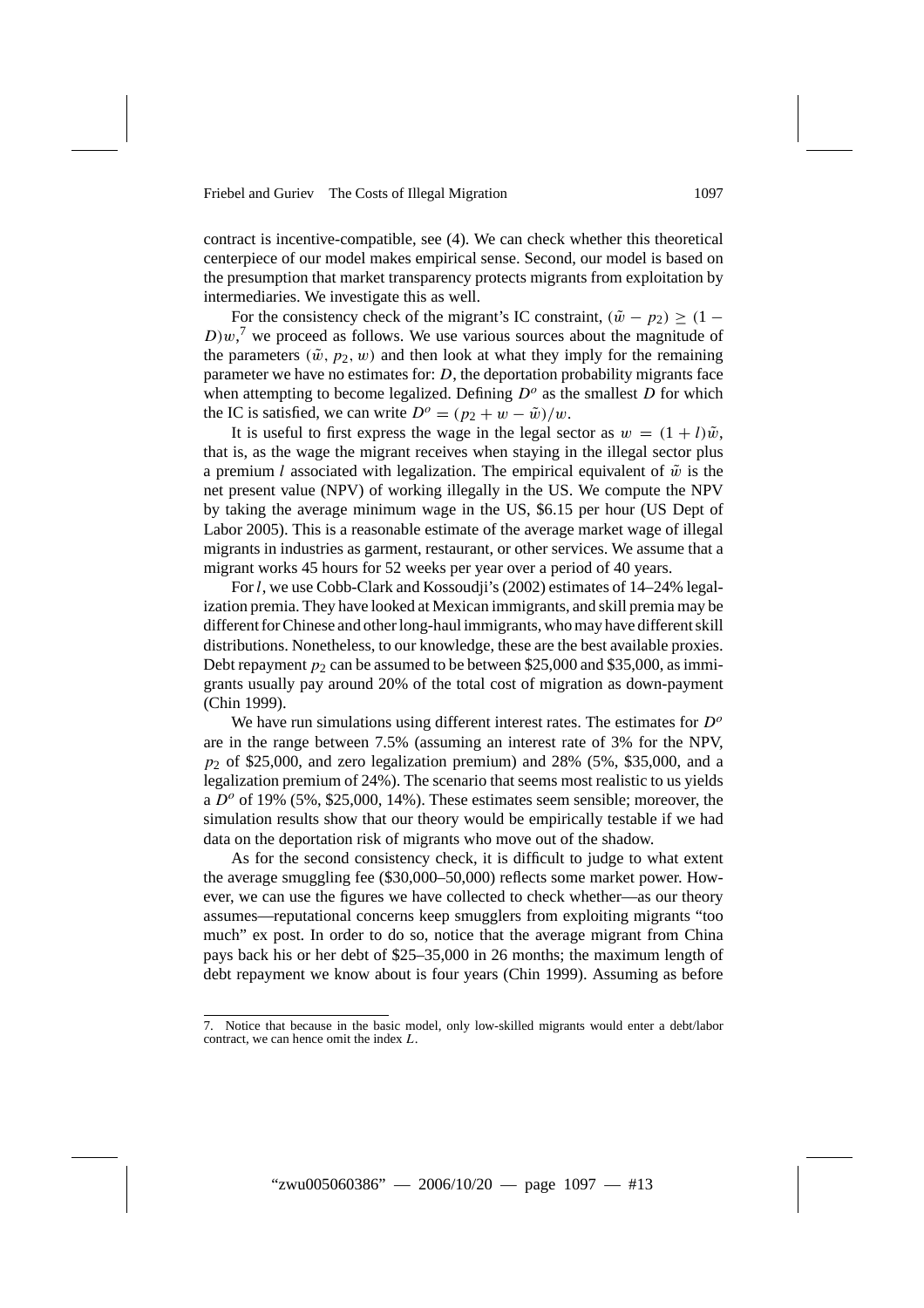1098 Journal of the European Economic Association

that a migrant works 45 hours per week and at the minimum wage of \$6.15, the value of this work would be around \$31,000 for 26 months and \$58,000 for four years. Taking into account the value of (low-quality) food and housing that migrants receive while paying back their debt, these figures do not indicate much exploitation.

Last but not the least we should verify whether migrants' acceptance of debt/labor contracts is rational. Estimates of the GDP per capita in China in terms of purchasing power parity are in the range of \$4,000 (e.g., CIA World Factbook 2005). This implies that the net present value of migration, even taking into account the wages at home and the costs of migration, is large—about \$180,000.

# **6. Theoretical Robustness, Extensions**

Our theory builds on two crucial assumptions. First, we assume that when an illegal immigrant tries to acquire legal status, he increases his risks of being deported. In Assumption 1 of the model, we have normalized the deportation risk in the illegal sector to nil. This is not necessary for the model to hold. It suffices that stricter deportation policies increase the deportation risk from the legal sector to a larger extent than from the illegal sector. Otherwise, they would not decrease migrants' incentives to default on debt repayments. The effect of stricter border controls and stricter deportation policies would then be equivalent.

Assumption 1 makes sense for a number of reasons. Moving from the illegal to the legal sector makes migrants more visible and vulnerable. They have to register with government agencies, which increases the risks of deportation. Furthermore, in the absence of raids on employers, the chances to detect illegal immigrants are very low, unless they get in contact with the legal sector. Section 7 models worksite inspections explicitly.

The second major assumption is that debt/labor contracts cannot be enforced in the legal sector. In Section 6.1 we show that our model is robust to allowing for the possibility of debt collection in the legal sector. In Section 6.2, we sketch a generalized model that does not hinge on assumptions concerning the correlation of skills and wealth, or on specific distributions. In Section 6.3, we briefly look at direct legal entry into the host country, and in Section 6.4 at the allocation of bargaining power between workers, smugglers and employers of illegal migrants.

#### *6.1. Debt Collection in the Legal Sector*

According to Assumption 2, debt  $p_2$  can only be collected in the illegal sector. Assume now that there is some possibility of debt collection, even if *M* transits successfully to the legal sector. As the legal system of the host country provides protection for *M*, debt collection is then more costly for the intermediary. One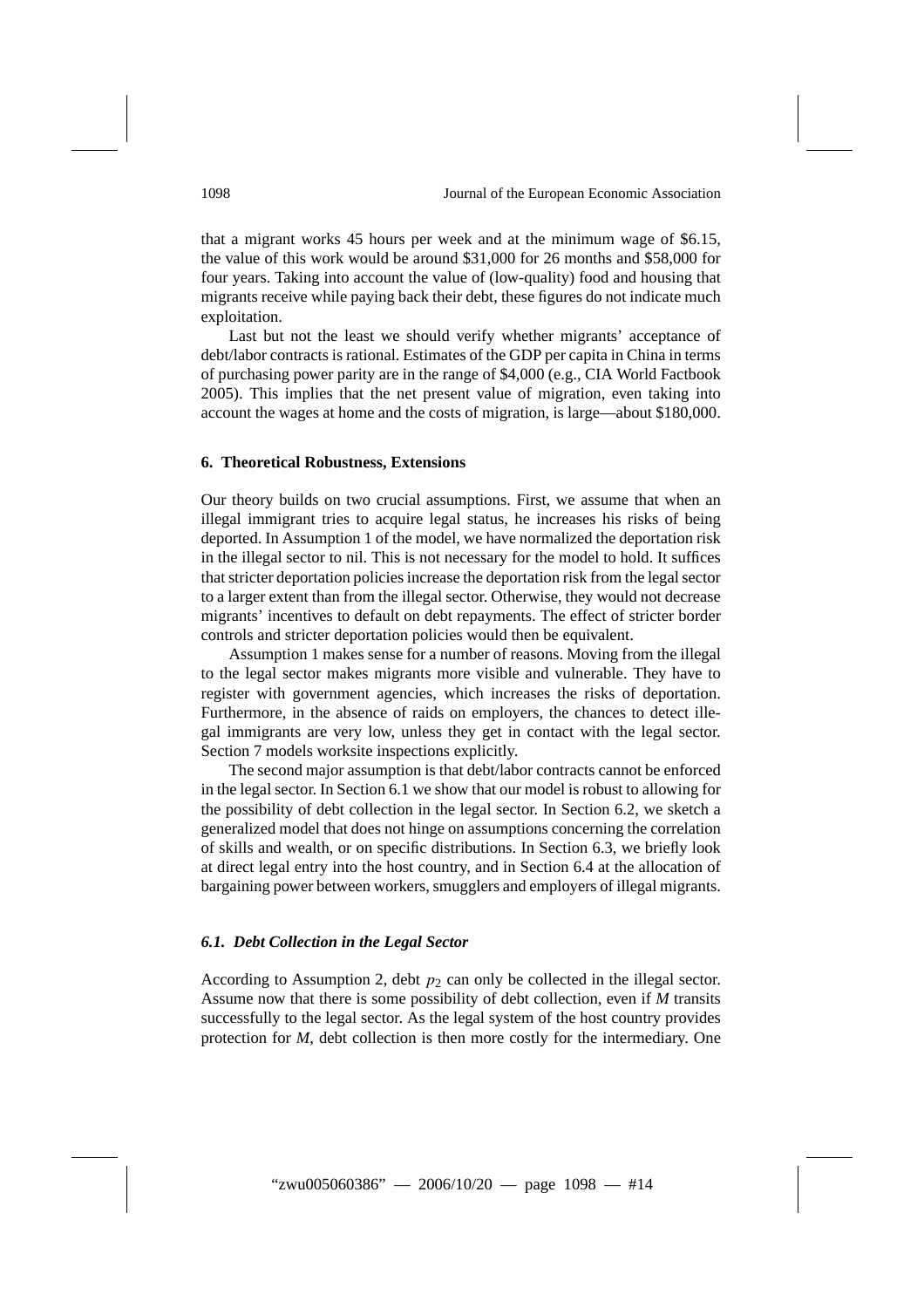could model default and potential debt collection between *M* and *I* as an explicit game. Here we focus on checking robustness only. Hence, it is sufficient to look at a reduced form and to simply assume that debt is collected in the legal system with probability *ξ* ∈ [0*,* 1].

Then, omitting index *L* at the legal-sector wage *w*, *M*'s incentivecompatibility constraint becomes less restrictive:

$$
(\tilde{w} - p_2) \ge (1 - D)(w - \xi p_2).
$$

The pledgeable-income constraint (4) is rewritten as follows:

$$
p_2 \le \frac{\tilde{w} - (1 - D)w}{1 - (1 - D)\xi}.
$$

The wealth constraint of the migrant is still  $p_1 \le a$ , and the intermediary's participation constraint is

$$
p_1+p_2\geq C.
$$

Adding up the three inequalities, we find that debt-financed migration is feasible whenever

$$
C \le a + \frac{\tilde{w} - (1 - D)w}{1 - (1 - D)\xi}.
$$
\n(5)

The right-hand side of (5) increases in *D*, because  $w > \tilde{w} > \tilde{w}\xi$ . Hence, our main result remains intact: Stricter deportation policies facilitate debt-financed migration.

Further, the intermediary does not let the migrant go to collect debt from their wage in the legal sector if the following holds: $8$ 

$$
a + w(1 - D)\xi < C. \tag{6}
$$

That is, for *ξ* sufficiently low such that (6) is satisfied, stricter deportation policies increase migration. Conversely, if (6) does not hold, *I* would let *M* go to work in the legal sector. Given the well-documented debt/labor contracts between intermediaries and migrants, this seems to be rarely the case.

# *6.2. Generalized Model*

We now consider a continuum of workers and skills; we also drop the assumption of perfect correlation between skills and wealth. These changes are useful

<sup>8.</sup> We thank a referee for pointing to this issue.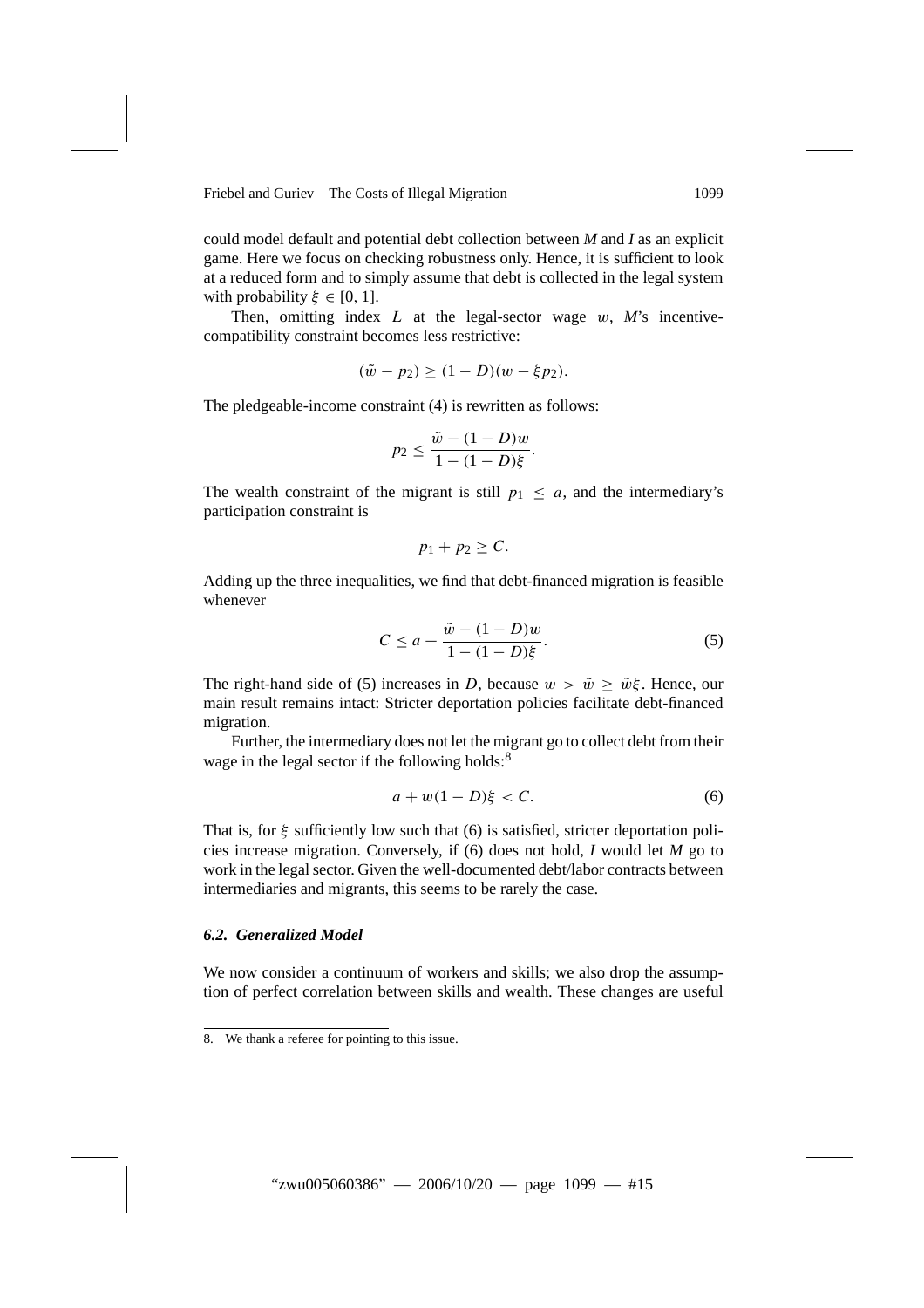## 1100 Journal of the European Economic Association



FIGURE 2. Migration flows in a generalized model as a function of wage at home  $\omega$ , wealth *a*, wage in the legal sector  $w$ , and wage in the illegal sector  $\tilde{w}$ .

to check robustness of the comparison of stricter border controls vs. stricter deportation policies. They also generate an additional result: Stricter border controls may induce illegal migrants to move from self-financed migration to debt/labor contracts.

Assume that the source country is populated with a continuum of workers whose mass is normalized to 1. The workers differ in three dimensions: home wage  $\omega$ , wealth  $a$ , and wage in the legal sector  $w$ . All three parameters are likely to be correlated with the skills of workers; therefore, they should be positively correlated with each other. We do not make any specific assumptions about the joint distribution of the parameters; rather we allow for some joint density function  $f(\omega, a, w)$  on  $\mathbb{R}^3_+$ . For simplicity, we maintain the assumption that there is no skill premium in the illegal sector ( $\tilde{w}$  is the same for all workers). Relaxing this assumption would not change the results, but would generate economically uninteresting distinctions.

The analysis is similar to that of Section 4. Lemma 1 (in the Appendix) states the precise expressions for different types of migrant flows. Figure 2 plots these flows as a function of migrant wages *w*, and initial wealth *a*, given the wage at home  $\omega$ . Case (a) represents the case of relatively skilled workers for whom  $\omega$  +  $C > \tilde{w}$ , that is, the wage in the home country plus the cost of migration outweighs the income from working in the host country's illegal sector. Such workers will only migrate in order to transit to the legal sector; therefore only self-financed migration is feasible ( $a > C$ ).<sup>9</sup> Migration pays off whenever  $(1 - D)w - C > \omega$ or, equivalently,  $w > (\omega + C)/(1 - D)$ .

Case (b) represents relatively low-skilled workers with  $\omega + C < \tilde{w}$ . Compared to the basic model, new cases emerge when we drop the assumption of perfect correlation between skills and wealth: Relatively low-skilled workers may be sufficiently wealthy ( $a \ge C$ ) to migrate without engaging in a debt/labor contract. Depending on their wages in the legal sector, they either try to transit to the legal sector (northeast of point B), or they stay in the illegal sector (southeast of point B).

<sup>9.</sup> As the IC of these migrants is never satisfied, intermediaries cannot break even when doing business with them.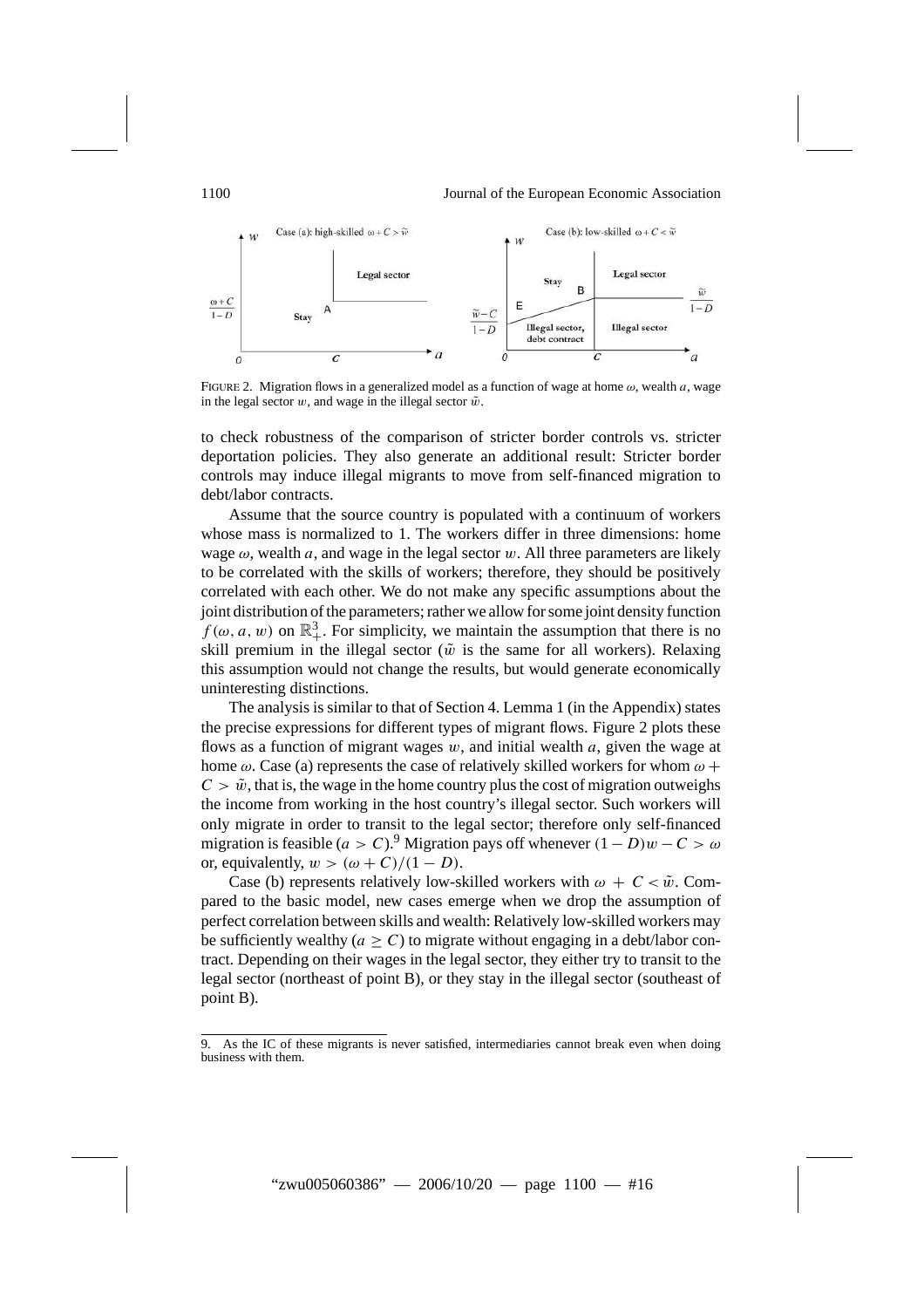

FIGURE 3. Comparative statics for the low-skilled workers ( $\omega + C < \tilde{w}$ ). The left illustrates the effect of an increase from *C* to *C* ; the right shows the impact of an increase in *D*.

For those who are wealth-constrained  $(a < C)$ , the line EB represents the incentive constraint (the pledgeable income equals the amount borrowed  $C - a$ ). Notice that the intermediary only finances wealth-constrained workers with relatively low skills (below EB). If the migrant can earn too high a wage in the legal sector, he will default on debt, and the pledgeable income is not sufficient to cover the intermediary's costs.

Comparative statics results can be found in Lemma 2 in the Appendix. First, we look at the impact of stricter border enforcement policies (an increase from *C* to *C* ). Such a policy change has effects on: (a) the migration flow of high-skilled workers for whom  $\omega + C > \tilde{w}$ ; (b) the migration flow of low-skilled workers; (c) the proportion of workers with  $\omega + C > \tilde{w}$ , who only migrate to work in the legal sector, and hence must self-finance migration.

Effect (c) is obvious. Effect (a) is also straightforward. In Figure 2 (left) point A moves northeast and migration decreases. Effect (b) is plotted on the left-hand side of Figure 3. First, the increase in *C* directly reduces the flow of self-financed low-skilled migrants. Second, it shifts line EB to the right; this reduces the flow of debt-financed low-skilled. Third, there is an interesting new effect. Area II (below EB) depicts the flow of workers moving from self-financed migration to debt/labor contracts when *C* increases. Their wealth does not suffice anymore to pay the cost of migration themselves, but the pledgeable income is large enough for the intermediary to break even. Notice also that while an increase in *C* reduces the flow of all types of migrants, the effect on skill composition is ambiguous.

Stricter deportation policies (an increase of *D* to *D'*) do not affect condition (1). Thus, there is no shift between the groups of workers for whom  $\omega + C > \tilde{w}$  or  $\omega + C < \tilde{\omega}$ . Migration of the highly skilled decreases (point *A*, Figure 2, moves northeast). The graph on the right side of Figure 3 shows the effect on lowskilled. The net present value of migration to the legal sector decreases. Thus, the wealthier low-skilled workers prefer migrating and staying in the illegal sector, rather than trying to transit to the legal sector (area IV).<sup>10</sup> However, when moving

<sup>10.</sup> Notice that a similar effect is discussed in Epstein, Hilmann, and Weiss (1999).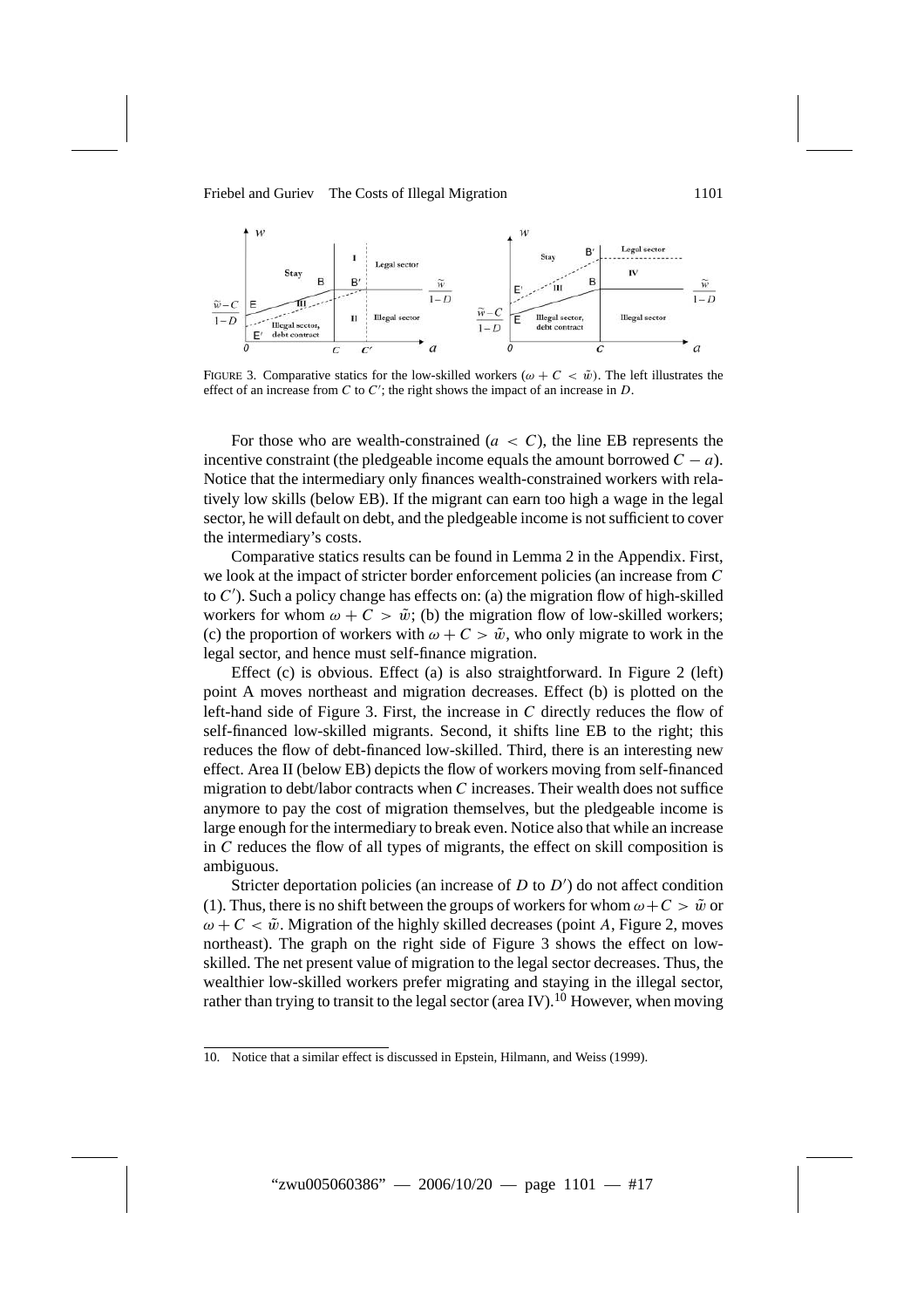to the legal sector becomes less attractive, it is also easier for the intermediary to recover its investment—the pledgeable income of wealth-constrained workers increases. Hence, a greater number of low-skilled workers migrate (area III). As more low-skilled and less high-skilled migrate, migrant skill composition deteriorates.

These comparative statics suggest that the interaction of policies is more subtle than the simple model would suggest. In the framework of the simple model, there is a quick solution to stop migration through debt/labor contracts without changing total inflow of workers. The government could decrease *D*, and as total immigration increases (owing to more high-skilled immigration) it could increase *C* to reduce overall migration to the original level. The general model, however, shows that this policy package would fail, because an increase in *C* creates new debt/labor immigrants.

The following proposition summarizes this discussion.

Proposition 3. *Effects of policy variables in the generalized model.*

- (1) *An increase in C reduces migrant flows and has ambiguous effects on the skill composition of migrants.*
- (2) *An increase in D has ambiguous effects on migrant flows and reduces the average skills of migrants.*

### *6.3. Legal Entry*

We have only considered illegal immigration above, but the results are robust to allowing for the direct legal entry. In reality, there are limited possibilities of direct legal entry into the US, for instance, through lotteries, or for very wealthy immigrants: Section 203(b)(5) of the US Immigration and Nationality Act provides permanent resident status for immigrants who invest \$1 million in the US economy.<sup>11</sup> Suppose that the cost of direct legal entry is *L*. Wealthy high-skilled workers compare the utility associated with illegal migration and a subsequent attempt to legalize,  $a - C + w(1 - D)$ , to the utility of direct legal entry,  $a - L + w$ . Direct legal entry is therefore chosen if

$$
w > (L - C)/D
$$
 and  $a > L$ .

Therefore, the migrants with highest skills and largest wealth will immigrate via direct legal entry. However, types with intermediate wealth and skills choose illegal entry with a plan to acquire legal status after arriving at destination.

<sup>11.</sup> http://uscis.gov/graphics/services/residency/investment.htm, the US Citizenship and Immigration Service.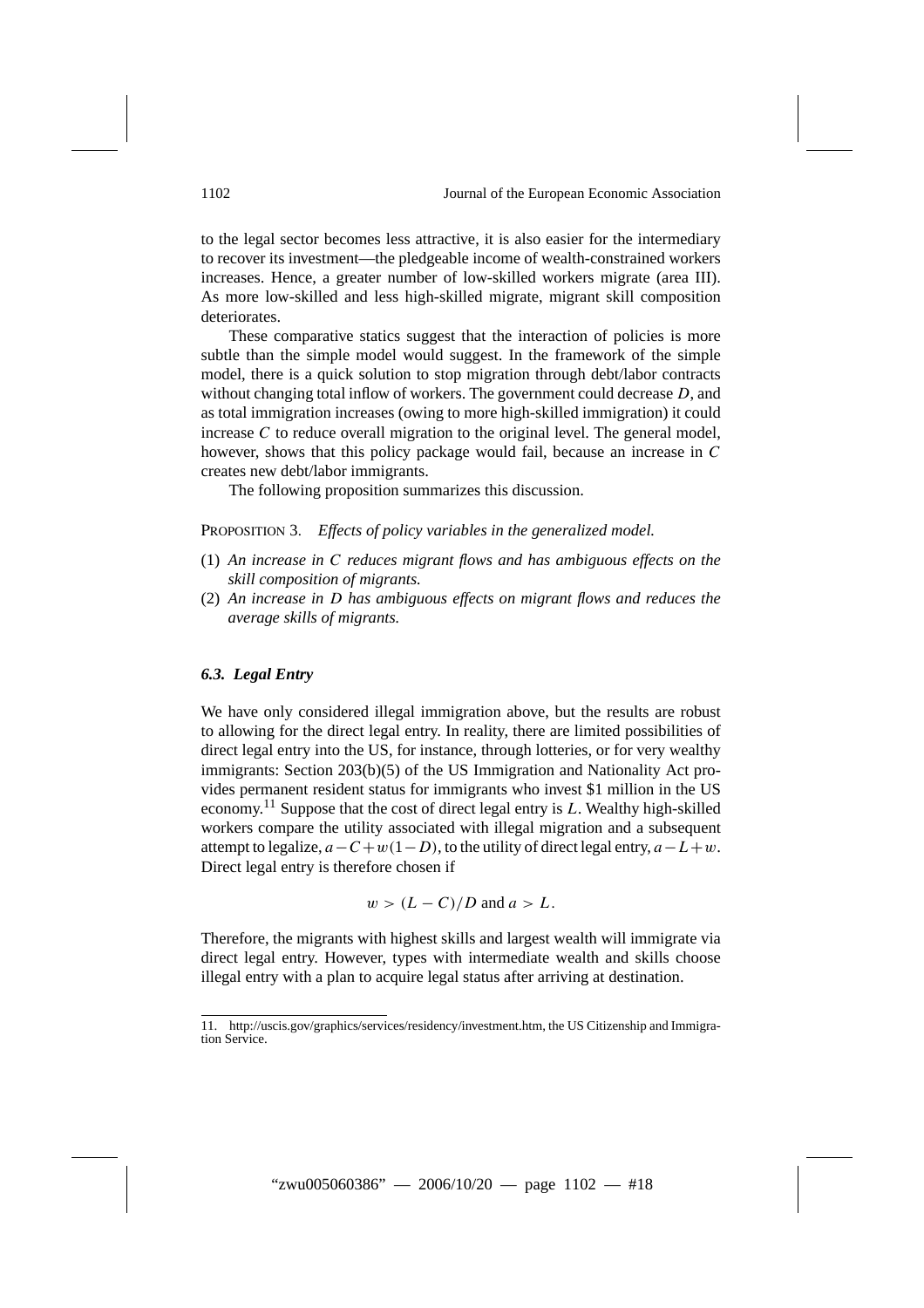#### *6.4. Monopoly Power and the Role of Employers*

In the model, migrants have full bargaining power. This has allowed us to identify the largest set of workers for whom migration is feasible (see the comment in Section 5). In reality, intermediaries may have some market power. Furthermore, unlike in our model, smugglers and employers may not maximize joint profit, but they may be vertically separated. This section provides an idea how these issues can be handled in the framework of our model.

For simplicity, we keep the assumption of symmetric information and assume that the intermediary is a monopoly. This implies that *I* , rather than *M*, has all the bargaining power. Suppose also that there are firms that employ the migrant in the illegal sector. They are separate from the intermediary, and it is realistic to assume perfect competition between employers. The smuggler collects  $p_1$  from *M* and sells the debt claim of  $p_2$  to the employer. If the employer expects the worker to stay in the illegal sector, the employer will be willing to pay  $p_2$  to the smuggler. Otherwise the employer will not pay anything.

Worker *M* has no bargaining power in the illegal sector, and his outside option of a transit to the competitive legal sector provides a payoff of  $(1 - D)w$ . The employer's payoff is therefore  $\tilde{w} - (1 - D)w$ . This is also the maximum amount the employer would want to pay for the debt claim. Hence  $p_2 \leq \tilde{w}$  −  $(1 - D)w$ , very much like in the simple model above. As *I*'s rent is  $p_1 + p_2 - C$ must be positive, and the financial constraint implies  $p_1 \le a$ , we have the same constraint for the feasibility of debt-financed migration as before:  $\tilde{w}$  − (1 − *D*) $w$  +  $a > C$ .

The smuggler will set  $p_1$  to make *M*'s participation constraint  $a - p_1 +$  $(1 - D)w - \omega \ge 0$  binding. In contrast to the model in Section 3, all rents are now appropriated by *I*. However, the effect of policy variable *D* is the same. When  $D$  increases,  $I$  decreases  $p_1$  to keep workers interest in migrating (i.e.,  $-p_1 + [1 - D]w$  is kept constant). However, the increase in *D* involves that  $\tilde{w}$  −  $(1 - D)w + a \ge C$  holds for a smaller number of workers.

This sketch of analysis is only a first step for studying vertical integration and separation, and the issue of market power between smugglers and employers. More interesting tradeoffs may be generated when one introduces asymmetric information, contractual incompleteness, and specific investments. Yet, given how little evidence there is on the relationship between smugglers and employers, we prefer not to speculate on those issues in this paper.

#### **7. Employer Sanctions**

In the US, worksite inspections are rarely carried out and employer sanctions tend to have little bite. According to Hanson et al. (2002a), in 1990, less than 8% of INS enforcement manpower was devoted to worksite inspections, and less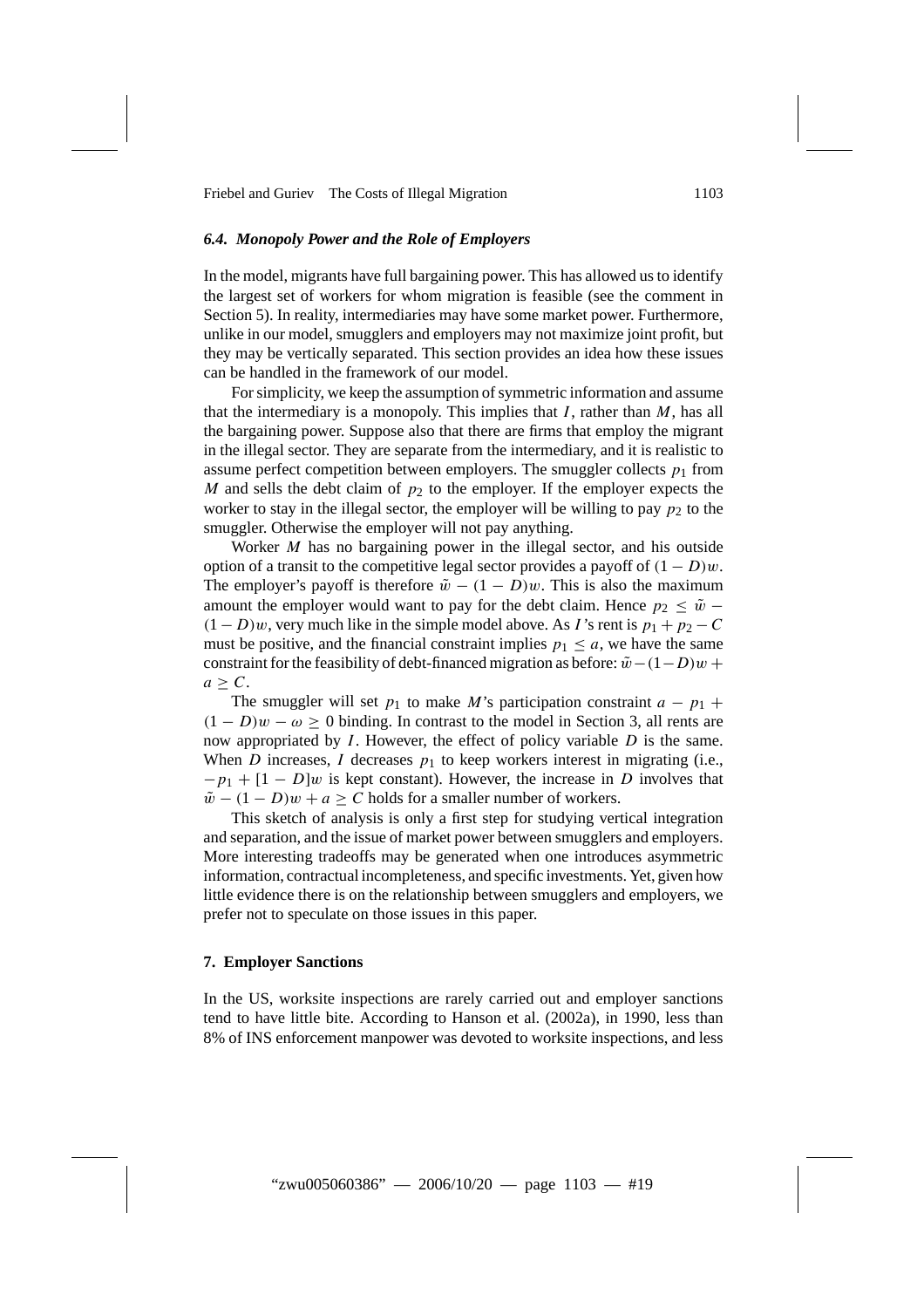than 1% of the 1.5 million apprehensions were made at worksites. A report of the US Department of Justice (1996) stated that

[e]ven if the illegal alien work force in the US were to remain static at 2 million and INS were to meet its removal targets, INS worksite removals would equal less than 0.1 percent of the illegal alien work force and could be expected to have a statistically insignificant effect on the remaining work force.

Although government officials occasionally announce a tougher stance on employers, little appears to have changed. The situation is similar in the UK. The IOM (2003) reports that the number of UK employers who were fined under the Asylum and Immigration Act of 1996 were nil in 1997, one in 1998, nine in 1999, and 23 in 2000.

The situation is different in continental Europe. According to Martin and Miller (2000), sanctions in France and Germany are much stricter than in the US. In France, for instance, employers can be penalized to up to 1,000 times the monthly minimum wage ( $\epsilon$ 1,286 in 2004), whereas in the US the maximum fine is \$10,000. Germany spends about five times more per worker than the US to prevent the employment of illegal foreign workers. Germany has about 1,500 labor-market inspectors for a labor market with about 40 million workers: in 1994, the US had 245 INS worksite investigators (and an additional 900 Department of labor inspectors) for about 130 million workers. In France and Germany, labor inspectors can inspect any site without prior notification. In the US they must give advance notice of three days.

Given high unemployment in many European countries, it can be expected that employer sanctions and inspections will be intensified. The model can be readily extended to take into account employer sanctions. They have similar effects as increases in border enforcement. Furthermore, we have conjectured before that stricter deportation policies can only have deterrent effects on illegal migrants if raids on employers of illegal migrants are intensified. We here show formally the existence of such complementarities.

Suppose first that in the illegal sector, there is a probability *E* of a raid. Then, the worker is deported to the source country, and the employer is fined for *F* dollars. In this case worker automatically defaults on debt.

The worker's payoff in the illegal sector is therefore

$$
U_i^M = a - p_1 + (1 - E)(\tilde{w} - p_2).
$$

The payoff of *I* (denoting the coalition of smuggler and employer) has a payoff of

$$
U_i^I = p_1 + (1 - E)p_2 - C - EF.
$$

The worker's incentive compatibility constraint becomes

$$
a - p_1 + (1 - E)(\tilde{w} - p_2) \ge a - p_1 + (1 - D)w.
$$

"zwu005060386" — 2006/10/20 — page  $1104 - 420$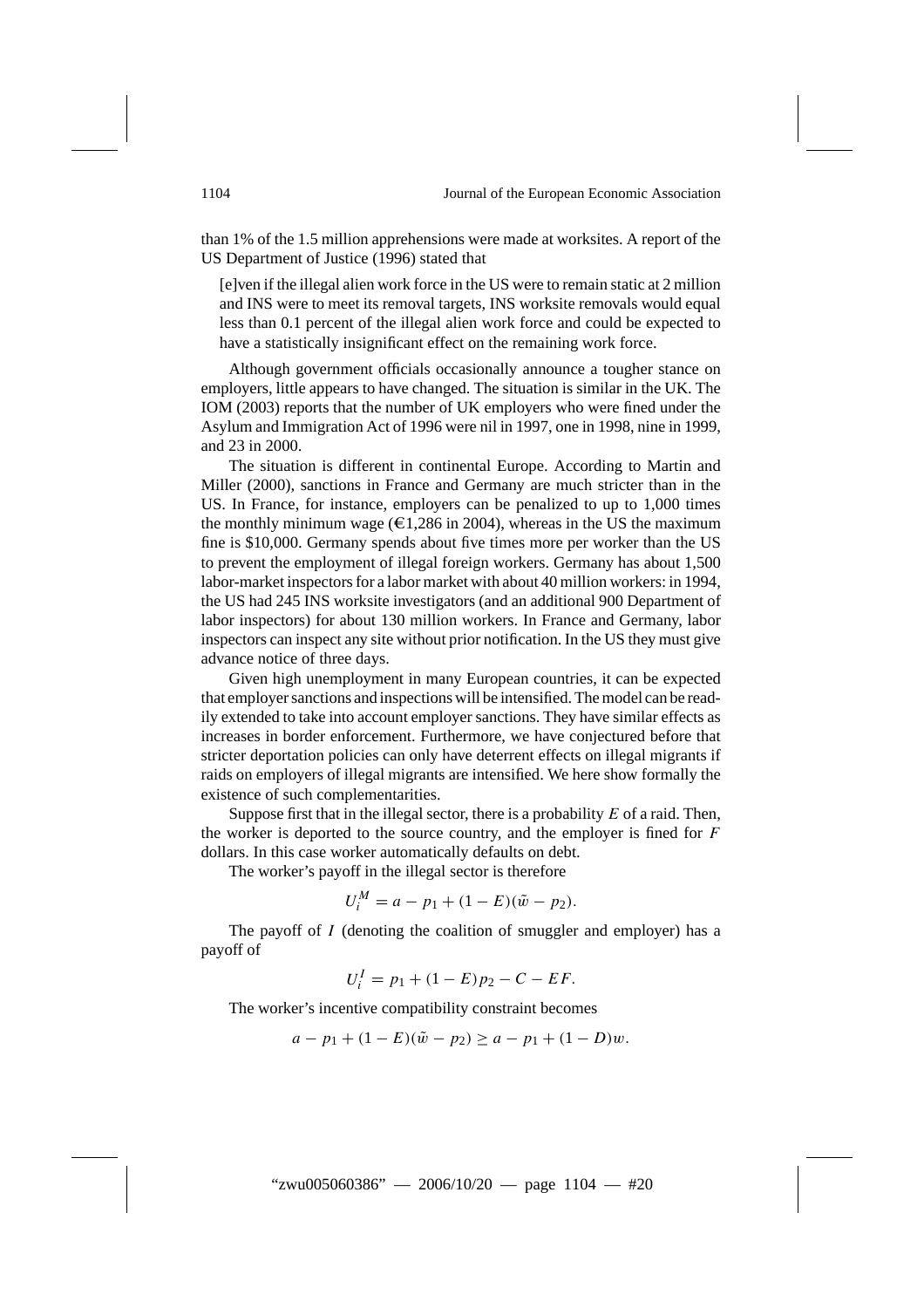Adding up the liquidity constraint  $p_1 \le a$ , we obtain  $p_1 + p_2(1 - E) \le a +$  $\tilde{w}(1 - E) - w(1 - D)$ . Therefore the participation constraint  $U_i^I \ge 0$  implies

$$
a \ge C - (\tilde{w} - (1 - D)w) + E(\tilde{w} + F). \tag{7}
$$

Raids *E* and harshness of punisment *F* have similar effects on debt-financed migration as *C*. The stricter these employer sanctions, the lower debt-financed migration. Yet the impact of *D* is unaffected. Stricter deportation policies facilitate debt-financed migration (holding border enforcement *C*, employer raids *E*, and employer sanctions  $F$  constant).<sup>12</sup>

Consider now a more sophisticated and probably a more realistic setting in which there exist complementarities between *D* and *E*. Assume that the same deportation policy is applied to both those applying for legal status and those caught in worksite inspections. Then the probability of being detected and sent home associated with a job in the illegal sector is  $E = \hat{E}D$ , and the policy maker chooses  $\hat{E}$  rather than  $E$ . The pledgeable income becomes  $(1-\hat{E}D)\tilde{w}-(1-D)w$ . Hence debt-financed migration occurs if

$$
a \ge C + \hat{E}D(\tilde{w} + F) - \tilde{w} + (1 - D)w.
$$
 (8)

In this framework, the effect of stricter deportation policies on the pledgeable income  $-\tilde{w}\tilde{E} + w$  is weaker, but it remains positive. As the legal sector wage  $w > \tilde{w} \geq \tilde{E}\tilde{w}$ , stricter deportation policies still facilitate migration.

Proposition 4. *In a model with employer sanctions, the impact of policy is as follows:*

- (1) *Stricter border enforcement C and stricter employer sanctions E*ˆ *decrease illegal debt-financed migration.*
- (2) *Stricter deportation policy D increases illegal debt-financed migration.*
- (3) *Stricter employer sanctions E*ˆ *weaken the positive effect of deportation policy D on debt-financed migration.*

The last statement essentially emphasizes the complementarities between policies. Without employer sanctions, stricter deportation promotes debt-financed migration and decreases self-financed migration, so the total effect may be positive or negative. However, the stronger the employer sanctions, the less important is the positive effect of deportation policy on debt-financed migration. Hence, deportation policies become a more effective tool for decreasing migration. This result is in line with Ethier (1986) and more recent work, for instance, Chau (2001), who argue that policy instruments should be combined to be effective.

<sup>12.</sup> If *D* and *E* are changed together (e.g., increased by the same amount), then the stricter policies do deter migration as long as the employer sanctions are strict enough ( $F > \tilde{w} - w$ ).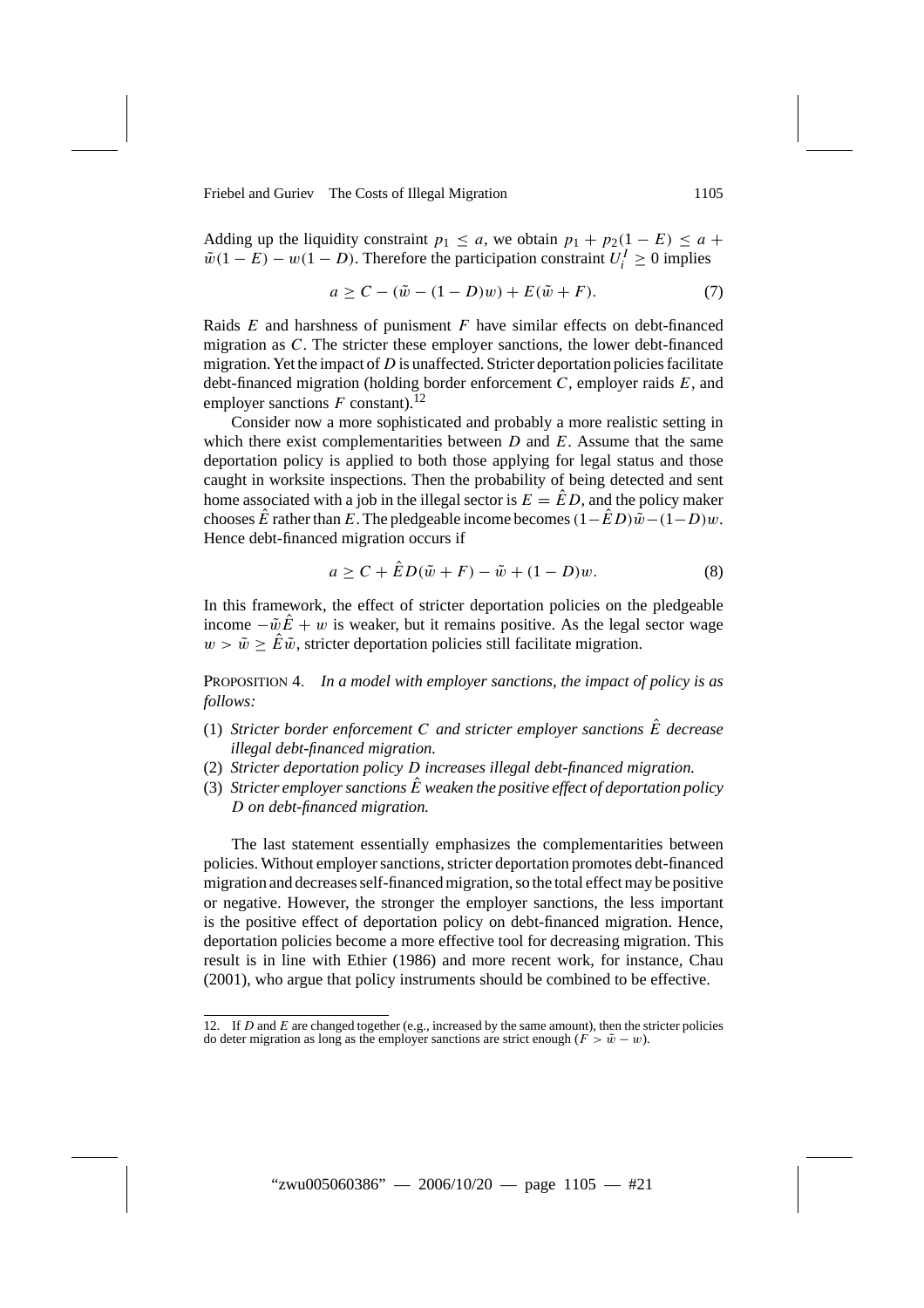#### **8. Further Implications**

Our model can provide some insights about the effect of amnesties on decisions to migrate. The existing literature on amnesties (e.g., Chau 2001 and Epstein and Weiss 2001) does not consider financial constraints. Therefore, because each amnesty raises expectations for future amnesties, it results in higher incentives to migrate. This is true in the model when only self-financed migration is considered. Indeed, if ex ante both migrants and intermediaries anticipate a sufficiently high chance of amnesty (lower *D*, in terms of our model), then high-skilled migration should increase (part 2 of Proposition 2). However, once one takes into account the impact of expected amnesties on the debt/labor contract, a countervailing effect arises. Anticipating that immigrants may obtain legal status through amnesty, intermediaries will refuse to lend. Hence, more of the wealth-constrained migrants stay in the source country, which decreases low-skilled migration. Thus, an expected amnesty may either increase or decrease total immigration, but it improves the skill composition of incoming migrants.

Our model takes a positive perspective. We abstain from welfare statements as the welfare analysis is very complicated. It is in the interest of wealth-constrained immigrants to engage in debt/labor contracts, because they could not migrate otherwise.<sup>13</sup> Lenient deportation policies can hence reduce the joint welfare of immigrants and the host country. However, this does not take into account a number of external effects: (i) the negative impact of high-skilled emigration on the source country ("brain drain"); (ii) the impact of immigration on the lowskilled domestic workers whose retraining is costly and take time,  $14$  (iii) the impact of lenient deportation policies on the stock of illegal immigrants who have already entered the country; (iv) the ethical concerns that sweatshops and illegal immigration raise; and (v) the risk that the law enforcement system is corrupted. The welfare analysis becomes even more involved in the case of immigration amnesties which are hard to study in a static framework.

We have throughout the paper made a distinction between human smuggling, which assumes rational contracting between intermediary and migrants, and trafficking, which involves manipulation and coercion. While we want to be careful to expand the model's reach to trafficking, it seems that more lenient deportation policies are more desirable, because they help trafficking victims and reduce the profitability of trafficking networks. Although the ex ante analysis of

<sup>13.</sup> In our model, servitude is voluntary. Stricter deportation policies that facilitate debt/labor migration therefore benefit immigrants. As argued in Genicot (2002), it is quite hard to construct an economic argument where voluntary bonded labor is against the worker's interest, unless one introduces externalities in credit markets.

<sup>14.</sup> These workers do not want low-skilled immigration, but may benefit from high-skilled immigration: see Zimmermann (1995).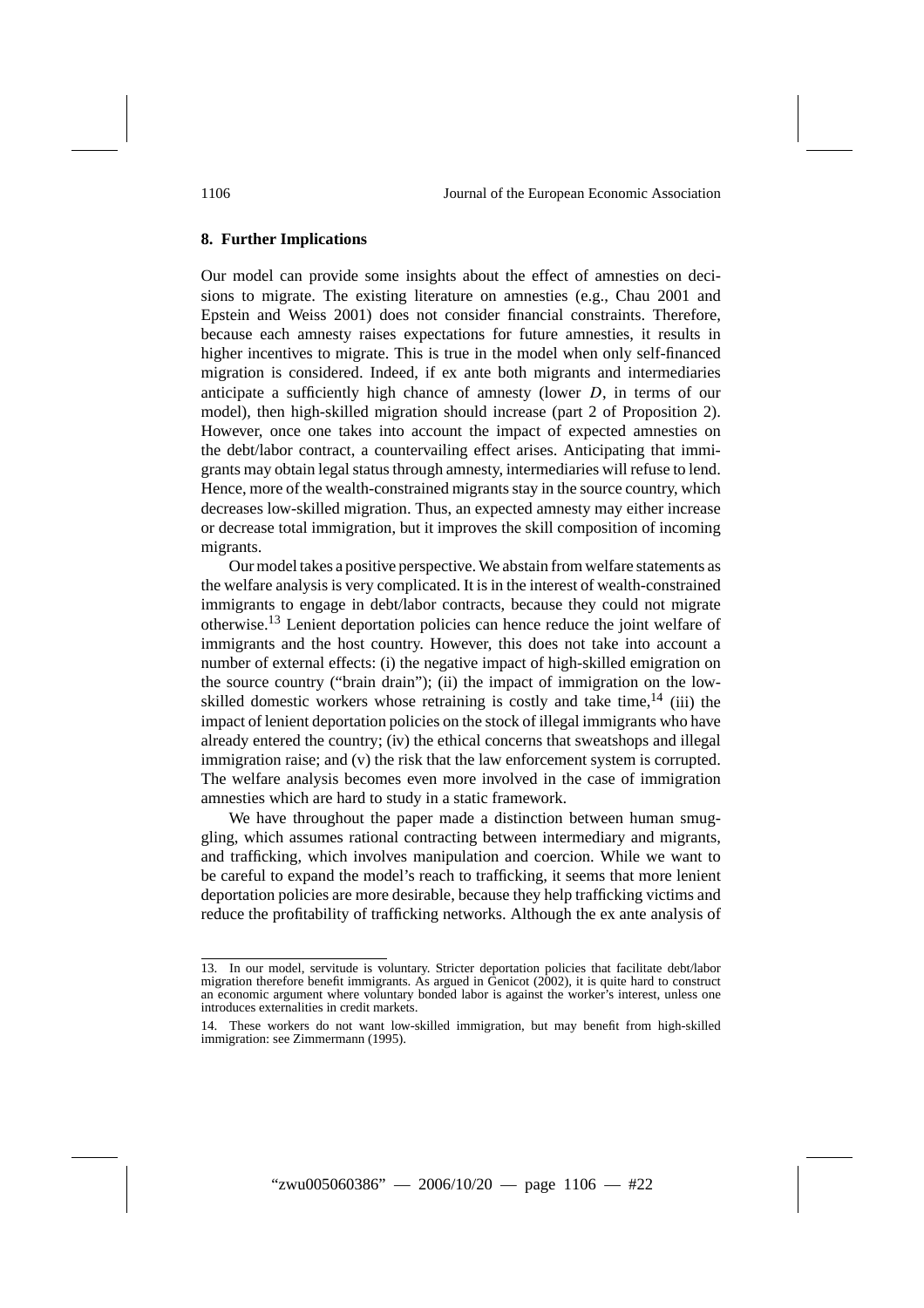our model does not hold for trafficking victims, the profitability of the trafficking industry depends to a similar extent on the strictness of deportation rules as the one of the smuggling industry. Hence there are similar implications, provided that the victims of trafficking have some possibility to escape and contact the police. Our logic does not apply otherwise.

Although illegal migration is a relatively new phenomenon by historical standards, it bears resemblance with the past. Past migration waves were driven by income differentials in similar ways as current migration. It has always been expensive to migrate, and migrants have always been subject to financial constraints.<sup>15</sup> What distinguishes the present wave of migration from the previous ones is that, nowadays, host country governments undertake efforts to deter rather than to encourage migration.

There are nonetheless striking parallels to indentured servitude. Between one-half and two-thirds of all white immigrants coming to the North American British colonies between 1630 and the American Revolution came as indentured servants. To finance the passage to the colonies, they committed their workforce for a certain period of time (Galenson 1984). Initially, a vertically integrated company provided finance and transportation, and owned workshops employing the immigrants. Later, this industry converged to a structure similar to the one observed in the modern world; the company only provided finance and transportation but then sold the debt claim, and hence migrants' workforce to independent employers in the colonies. Debt holders respected the terms of contracts and set workers free after they had paid their debt. Usually this took three to seven years. Many indentured servants tried to run away, but as the contracts between migrants and debt holders were fully legal, captured servants were penalized and sent back to the debt holders. This made sense because the government was interested in an inflow of cheap labor. In terms of our theory, the host country could not further decrease the cost of migration *C* (it was dictated by high relative transportation costs rather then by policy-driven barriers), so the only way to increase immigration was to enforce debt/labor contracts and sustain indentured servitude as a labor market institution.

The main difference between indentured servitude and modern sweatshop employment is that today's host countries do want to combat illegal migration. Our model shows, however, that by applying stricter immigration policies, they may contribute to the spread of debt/labor contracts. First, stricter border and visa policies increase cost of entry and make financial constraints binding for a greater number of potential immigrants. Second, stricter deportation policies help enforce debt/labor contracts in a way similar to that of the British colonies in the 17th and 18th centuries.

"zwu005060386" — 2006/10/20 — page  $1107 - 423$ 

<sup>15.</sup> See Chiswick and Hatton (2002) and O'Rourke and Williamson (1999) for an overview on current and past migration.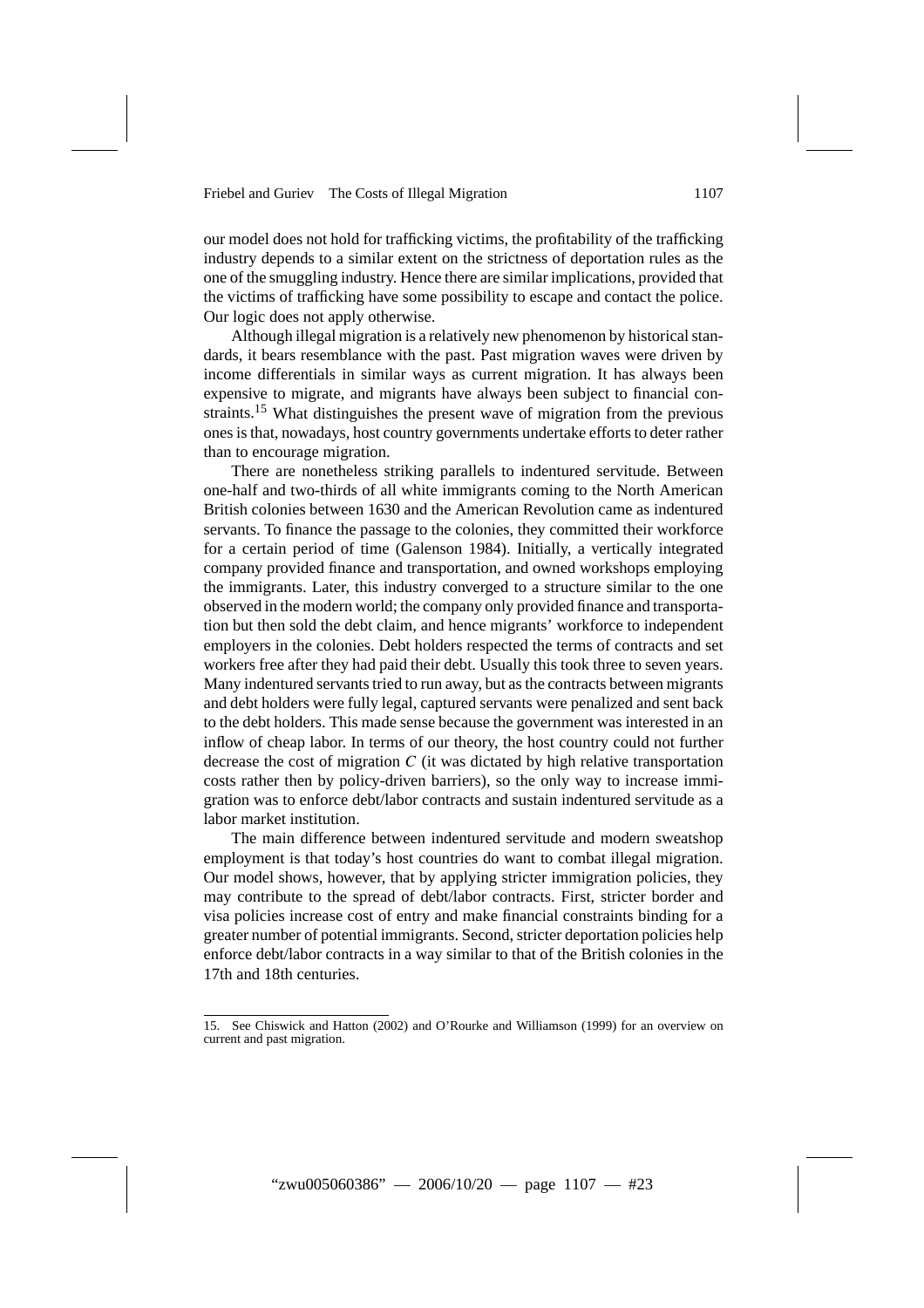#### **9. Concluding Remarks**

The rather poor data situation does not yet allow us to carry out a comprehensive empirical evaluation of immigration policies. There is thus scope for theoretical analysis to better understand the effects of different policies and the costs that may be associated with them. We have presented a theory of illegal immigration in which the interaction between migrants and intermediaries is crucial.

In this realistic framework stricter border controls and stricter deportation policies do not affect the flow and composition of illegal immigration in similar ways. Whereas stricter border controls reduce migrant flows and have ambiguous effects on skill composition, stricter deportation policies have ambiguous effects on flows, but unambiguously worsen skill composition. We have also shown that stricter border controls may induce migrants to move from self-financed migration to temporary servitude and that there can be complementarities between deportation policies and worksite inspections. These effects arise in a straightforward way once financial constraints and the role of intermediaries are considered, and they seem to be in line with the existing empirical evidence.

### **Appendix: Comparative Statics in the Generalized Model**

Straightforward calculations yield the following Lemmas.

Lemma 1. *Equilibrium migration flows under the assumptions of Section 6.2 are as follows.*

(1) *Inflow of migrants, financed through a debt/labor contract, staying in the illegal sector:*

$$
n_{\text{debt}}^i = \int_0^C da \int_0^{\tilde{w}-C} d\omega \int_0^{\frac{\tilde{w}+a-C}{1-D}} f(\omega, a, w) dw.
$$

(2) *Inflow of self-financed migrants, trying to move to the legal sector:*

$$
n_{\text{self}}^l = \int_C^{\infty} da \int_0^{\infty} d\omega \int_{\frac{\max\{\tilde{w}, \omega + C\}}{\frac{1}{1 - D}} f(\omega, a, w) dw.
$$

(3) *Inflow of self-financed migrants, staying in the illegal sector:*

$$
n_{\text{self}}^i = \int_C^{\infty} da \int_0^{\tilde{w}-C} d\omega \int_0^{\frac{\tilde{w}}{1-D}} f(\omega, a, w) dw.
$$

Indices *debt* and *self* represent sources of financing; indices *l* and *i* represent legal and illegal sector.

"zwu005060386" — 2006/10/20 — page  $1108 - #24$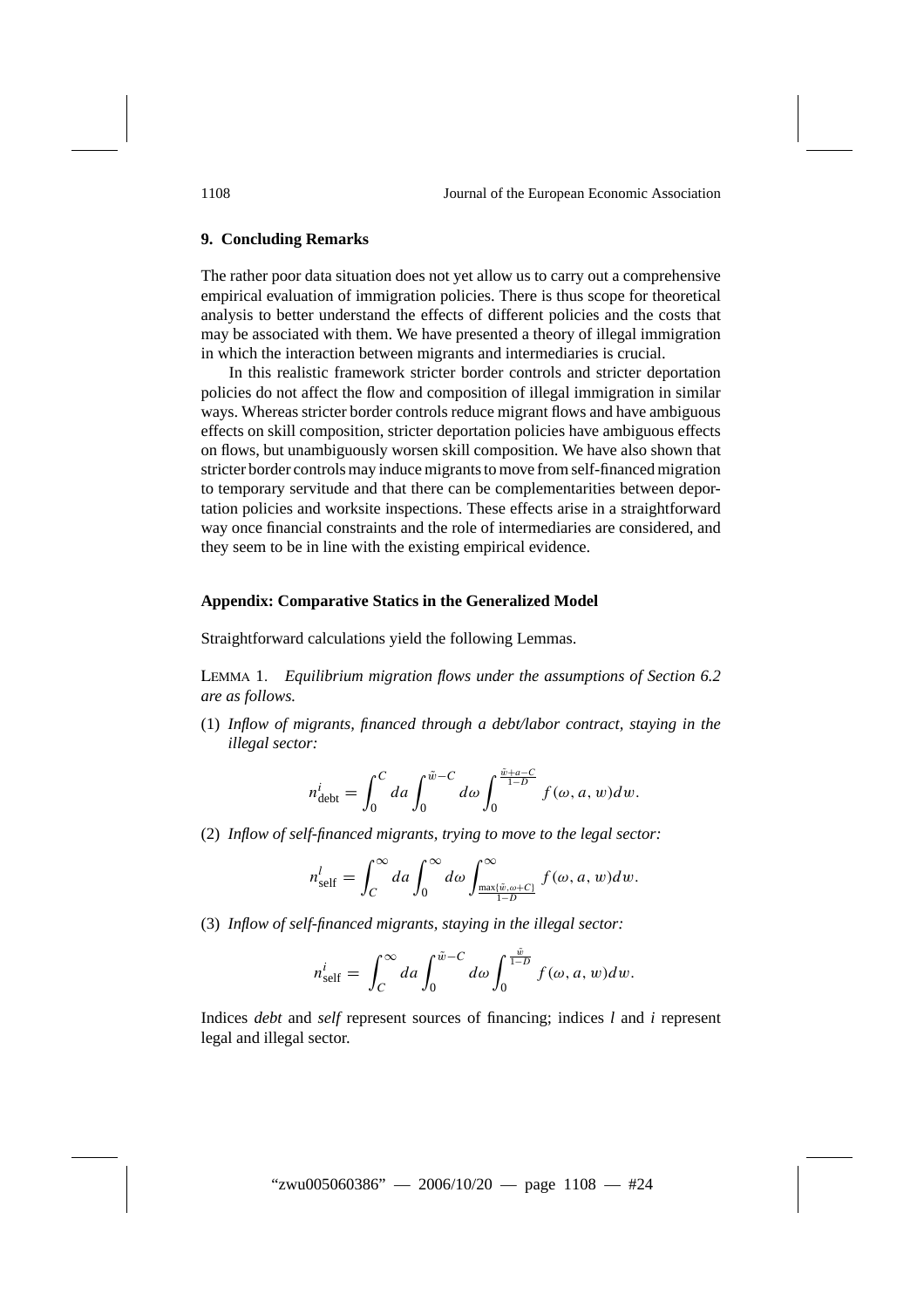#### Lemma 2. *Comparative statics.*

(i) *An increase in C decreases both legal and illegal migration, decreases selffinanced migration. The effect on debt-financed migration is ambiguous.*

$$
\frac{\partial n_{\text{self}}^l}{\partial C} < 0; \ \frac{\partial (n_{\text{debt}}^i + n_{\text{self}}^i)}{\partial C} < 0; \ \frac{\partial (n_{\text{self}}^i + n_{\text{self}}^l)}{\partial C} < 0.
$$

(ii) *An increase in D decreases legal migration, decreases self-financed migration, but increases illegal migration, both debt-financed and self-financed.*

$$
\frac{\partial n_{\text{self}}^l}{\partial D} < 0; \frac{\partial (n_{\text{self}}^l + n_{\text{self}}^i)}{\partial D} > 0; \\
\frac{\partial n_{\text{debt}}^i}{\partial D} > 0; \frac{\partial n_{\text{self}}^i}{\partial D} > 0.
$$

#### **References**

- Bales, Kevin (2000). *Disposable People: New Slavery in the Global Economy*. University of California Press.
- Chau, Nancy (2001). "Strategic Amnesty and Credible Immigration Reform." *Journal of Labor Economics*, 19(3), 604–634.
- Chin, Ko-lin (1999). *Smuggled Chinese: Clandestine Immigration to the United States*. Temple University Press.
- Chin, Ko-lin, and Sheldon Zhang (2002). "Enter the Dragon: Inside Chinese Human Smuggling Organizations." *Criminology*, 40, 737–768.
- Chiswick, Barry, and Timothy Hatton (2002). "International Migration and the Integration of Labor Markets." IZA Discussion Paper No. 559 www.iza.org.
- CIA Factbook (2005). http://www.cia.gov/cia/publications/factbook/geos/ch.html, retrieved 2005.
- Cobb-Clark, Deborah, and Sherryl Kossoudji (2002). "Coming Out of the Shadows: Learning about Legal Status and Wages from the Legalized Population." *Journal of Labor Economics*, 20, 598–628.
- Djajic, Slobodan (1999). "Dynamics of Immigration Control." *Journal of Population Economics*, 12, 45–61.
- Donato, Katharine M., Jorge Durand, and Douglas S. Massey (1992). "Stemming the Tide? Assessing the Deterrent Effects of the Immigration Reform and Control Act." *Demography*, 29, 139–57.
- Epstein, Gil, Arye Hilmann, and Avi Weiss (1999). "Creating Illegal Immigrants." *Journal of Population Economics*, 12, 3–21.
- Epstein, Gil, and Avi Weiss (2001). "A Theory of Immigration Amnesties." CEPR Discussion Paper No. 2830.
- Ethier, Wilfried (1986). "Illegal Immigration: The Host Country Problem."*American Economic Review*, 76, 56–71.
- Finkenhauer, James (2001). "Russian Transnational Organized Crime and Human Trafficking." In *Global Human Smuggling*, edited by D. Kyle, and R. Koslowski. Johns Hopkins University Press.

"zwu005060386" — 2006/10/20 — page  $1109 - 2425$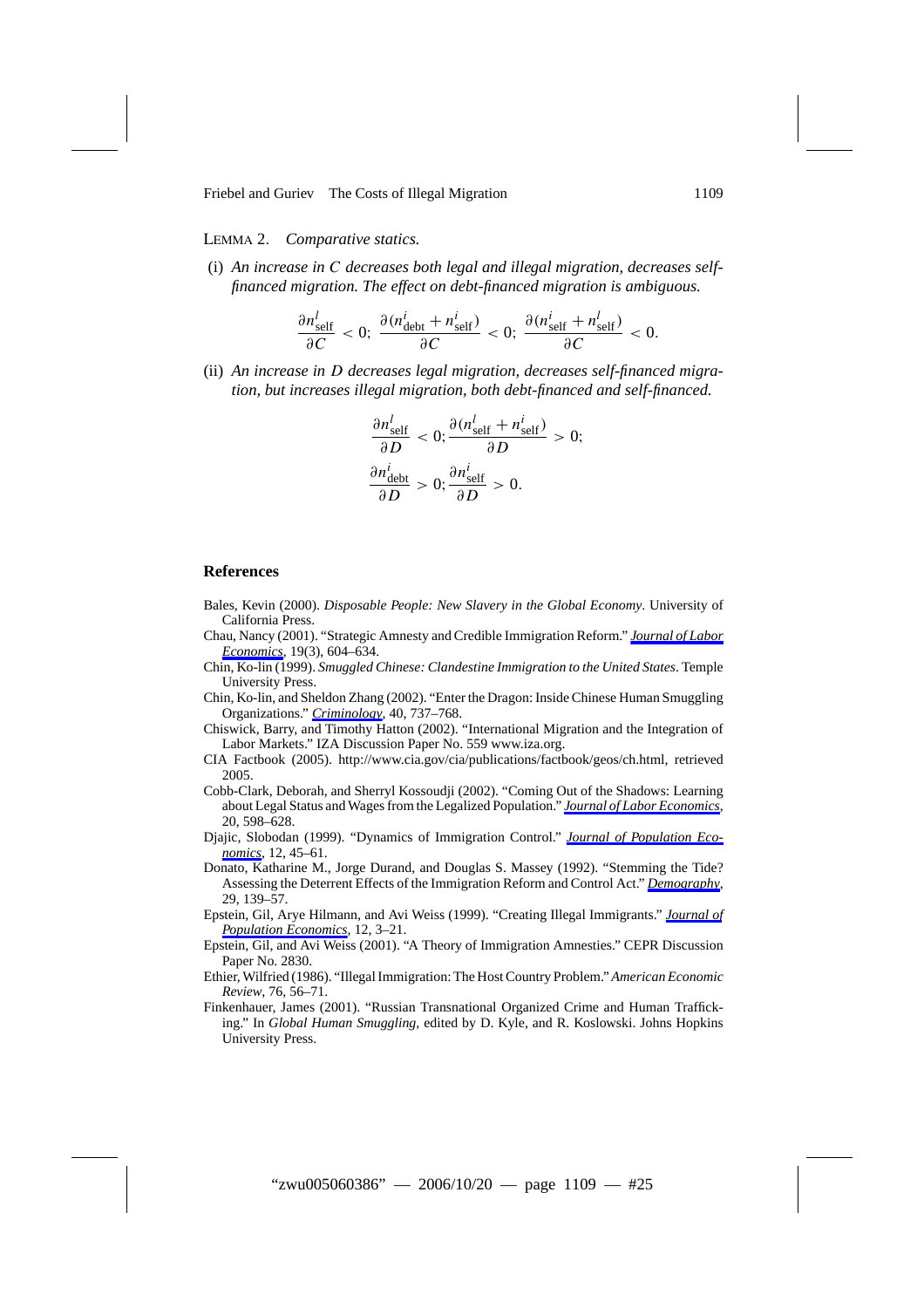- Galenson, David (1984). "The Rise and Fall of Indentured Servitude in the Americas: An Economic Analysis." *Journal of Economic History*, 44, 1–26.
- Genicot, Garance (2002). "Bonded Labor and Serfdom: A Paradox of Voluntary Choice." *Journal of Development Economics*, 67, 101–127.
- Hanson, Gordon H., Raymond Robertson, and Antonio Spilimbergo (2002a). "Does Border Enforcement Protect US Workers from Illegal Immigration?" *Review of Economics and Statistics*, 84, 73–92.
- Hanson, Gordon, Kenneth Scheve, Matthew Slaughter, and Antonio Spilimbergo (2002b). "Illegal Immigration." In *Immigration Policy and the Welfare System*, edited by Tito Boeri, Gordon Hanson, and Barry McCormick. Oxford University Press.
- INS (1998a). "US Dismantles Largest Global Alien Smuggling Cartel Encountered to Date." Press release, November 20, Immigration and Naturalization Service.
- INS (1998b). "US Cripples Major International Chinese Alien Smuggling Operation." Press release, December 10, Immigration and Naturalization Service.
- IOM (2000). "Trafficking in Migrants." *Quarterly Bulletin*, 21, International Organization for Migration, Geneva.
- IOM (2003). *World Migration Report: Managing Migration, Challenges and Responses for People on the Move*. International Organization for Migration, Geneva.
- Jasso, Guillermina, Douglas Massey, Mark Rosenzweig, and James Smith (2000). "The New Immigrant Pilot Survey (NIS): Overview and Findings About US Immigrants at Admission." *Demography*, 37, 127–138.
- Kossoudji, Sherrie, and Deborah Cobb-Clark (2002). "Coming Out of the Shadows: Learning about Legal Status and Wages from the Legalized Population." *Journal of Labor Economics*, 20, 598–628.
- Kwong, Peter (1997). *Forbidden Workers: Illegal Chinese Immigration and American Labor*. New Press, New York.
- Kwong, Peter (2001). "Impact of Chinese Human Smuggling on the American Labor Market." In *Global Human Smuggling*, edited by D. Kyle, and R. Koslowski. Johns Hopkins University Press.
- Kyle, David, and Rey Koslowski (2001). "Introduction." In *Global Human Smuggling*, edited by D. Kyle, and R. Koslowski. Johns Hopkins University Press.
- Laczko, Frank (2002). "Human Trafficking: The Need for Better Data." International Organization for Migration (www.migrationinformation.org/ Feature/ display.cfm?ID=66).
- Martin, Philip, and Marc Miller (2000). "Employer Sanctions: French, German and US Experiences." Geneva, International Labor Organization.
- O'Rourke, Kevin, and Jeffrey Williamson (1999). *Globalization and History*, MIT Press.
- Petros, Melani (2005). "The Costs of Human Smuggling and Trafficking." Global Migration Perspectives No. 31. http://www.gcim.org/en/ir\_gmp.html.
- Piketty, Thomas (2000). "Theories of Persistent Inequality and Intergenerational Mobility." In *Handbook of Income Distribution*, edited by Tony Atkinson and François Bourguignon. North-Holland.
- Rivera-Batiz, Francisco (1999). "Undocumented Workers in the Labor Market: An Analysis of the Earnings of Legal and Illegal Mexican Immigrants in the United States." *Journal of Population Economics*, 12, 91–116.
- Salt, John (2001). "Trafficking and Smuggling: A European Perspective." *International Migration*, 38, 3–56.
- Schloenhardt, Andreas (1999). "The Business of Migration: Organised Crime and Illegal Migration in Australia and the Asia-Pacific Region." *Adelaide Law Review*, 21.
- Skeldon, Ronald (2000). "Myth and Realities of Chinese Irregular Migration." *IOM Migration Research Series* 1/2000, International Organization for Migration, Geneva.
- Tirole, Jean (2001). "Corporate Governance." *Econometrica*, 69, 1–35.